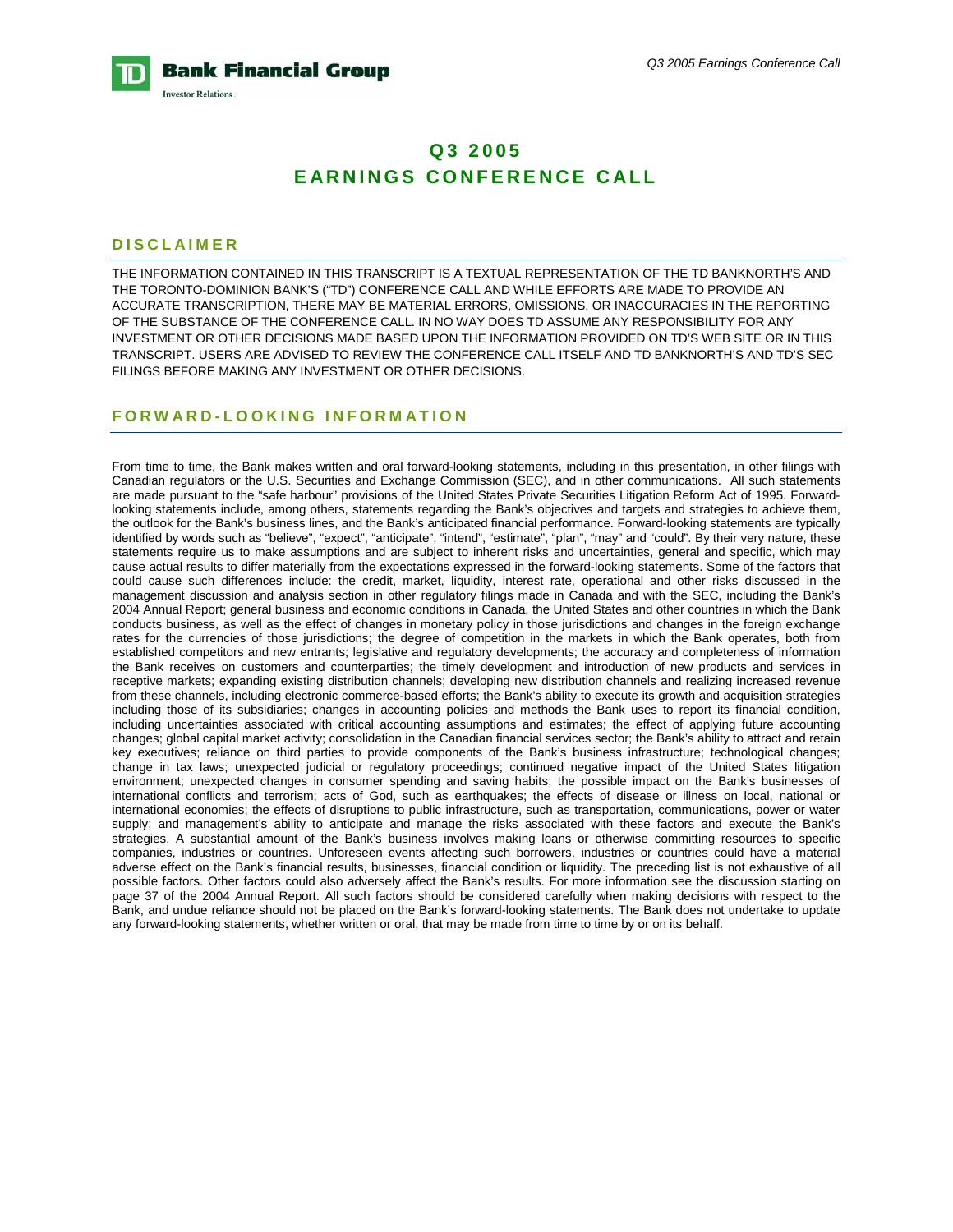# **CORPORATE PARTICIPANTS**

| Ed Clark             | President & CEO, TD Bank Financial Group        |
|----------------------|-------------------------------------------------|
| Dan Marinangeli      | EVP & CFO, TD Bank Financial Group              |
| <b>Bob Dorrance</b>  | Chairman & CEO, TD Securities                   |
| <b>Bernie Dorval</b> | Co-Chair, TD Canada Trust                       |
| <b>Bill Hatanaka</b> | EVP, Wealth Management, TD Bank Financial Group |
| Tim Hockey           | Co-Chair, TD Canada Trust                       |
| Bharat Masarani      | EVP, Risk Management, TD Bank Financial Group   |

# **CONFERENCE CALL PARTICIPANTS**

| Michael Goldberg  | <b>Desjardins Securities</b>        |
|-------------------|-------------------------------------|
| James Keating     | <b>RBC Capital Markets</b>          |
| <b>Jim Bantis</b> | <b>Credit Suisse First Boston</b>   |
| Joe Boveril       | SuttonBrook Capital Management      |
| Darko Mihelic     | <b>First Associates Investments</b> |

# **PRESENTATION**

#### **Operator**

Welcome to the Toronto-Dominion Bank third-quarter results conference call. At this time, all participants are in a listen-only mode. Following the presentation, we will conduct the question-and-answer session. I would like to remind everyone that this conference call is being recorded on Thursday, August 25, 2005 at 3 PM Eastern time. I'll now place the lines back on music hold until the conference begins.

#### **Dan Marinangeli** *- EVP & CFO, TD Bank Financial Group*

Welcome to the TD Bank financial group's third-quarter 2005 investor presentation. My name is Dan Marinangeli and I'm the CFO of the bank. This meeting is being webcast in audio and video as well as a telephone conference call. With us today is Ed Clark, the bank's CEO, who will give an overview of the quarter. Following Ed's remarks, I will cover our operating performance in more depth. After my presentation, we will entertain questions from those present as well as pre-qualified analysts and investors on the phones. Also present today to answer your questions are Bob Dorrance, Chairman and CEO of TD Securities, Tim Hockey and Bernie Dorval, Co-Chairs of TD Canada Trust, Bill Hatanka, EVP of Wealth Management and Bharat Masrani, EVP of Risk Management. I'd like to note that this presentation may contain forward-looking statements and we draw your attention to the slide concerning forward-looking statements at the beginning of our formal presentation. Ed.

### **Ed Clark** *- President & CEO, TD Bank Financial Group*

Thanks, Dan and thanks to everyone for joining us this afternoon. Well, this has been quite a busy quarter with two significant announcements that advance our U.S. strategy: TD Waterhouse Ameritrade transaction and the TD Banknorth's acquisition of Hudson United. There are also a few items of note in our results this quarter that I will talk about in a moment. But when you stare through these things to the fundamentals of our earnings you will see that we had a very strong operating quarter with great performance from our businesses. Dan's going to take you through the numbers in detail but I look at this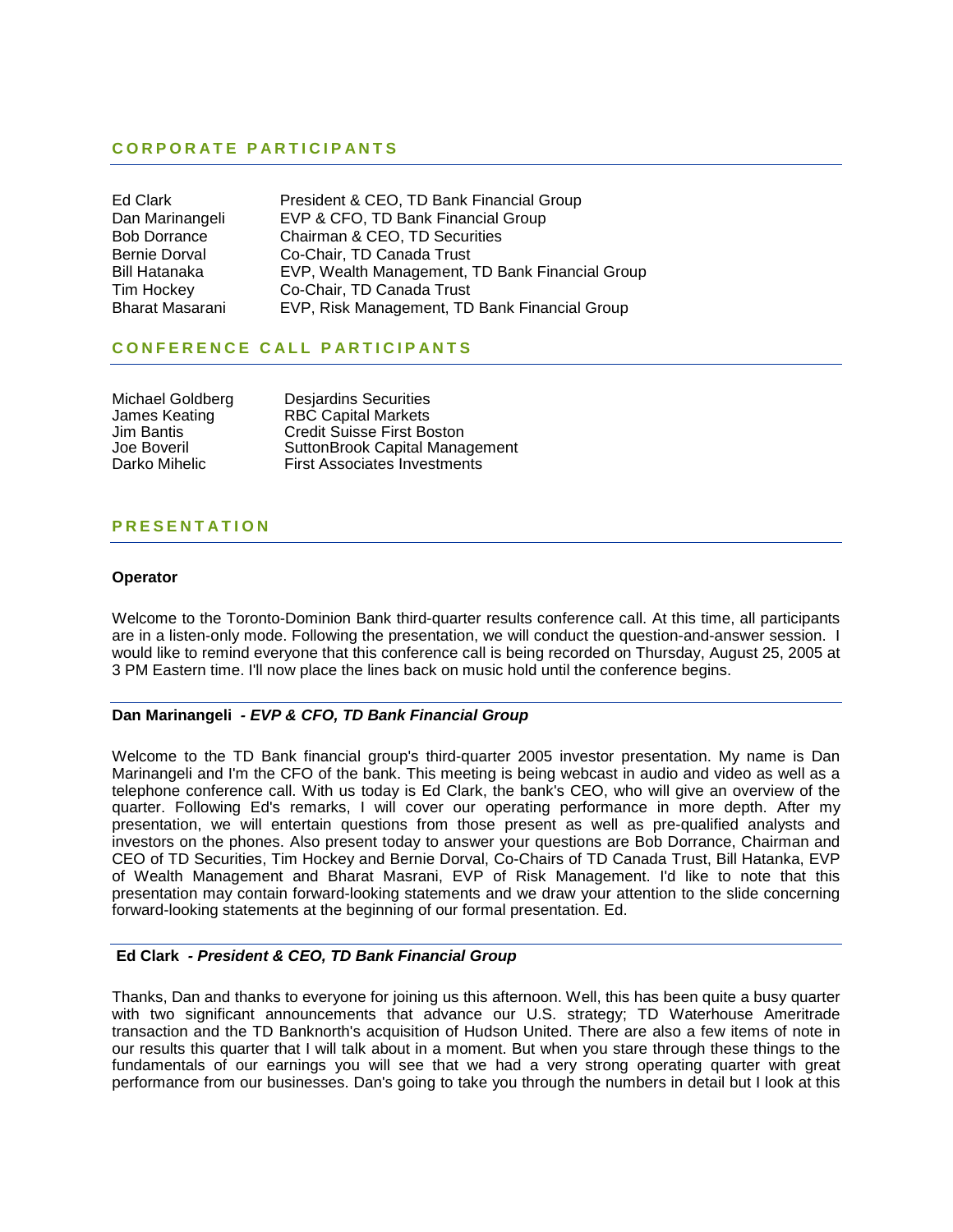quarter's results as delivering underlying performance of \$1.04, up 14% from 91% last year on a comparable basis. Our diluted EPS before amortization of intangibles was \$0.70 per share this quarter. This included a \$0.33 per share expense for the contingent litigation reserve we announced last week for Enron. We just had a call last week to discuss how we were managing our Enron exposure and gave you as much information as we can in the circumstances. So I don't intend to spend a lot of time talking about it today.

The other items of note this quarter are the costs associated with exiting parts of our Wholesale Banks structured product business outside of Canada, which I will discuss in more detail in a moment. A loss as a result of the impact of AcG-13 and the gains related to the prior year sectoral provisions. Other than the litigation reserve, these other items largely offset and reduced EPS before amortization of intangibles by \$0.01.

This has been a good quarter in what is shaping up to be a good year. Based on the strength and sustainability of our earnings, today we announced an increase in our dividend by \$0.02 or 5% to \$0.42 a share.

Let me just spend a few minutes taking you through the operating performance of each of the segments. Starting with the personal commercial bank. They have had another great quarter with record revenues and record net income which is up 17% year-over-year. This strong performance has come across the board in both personal and business banking. In previous quarters a significant portion of the double-digit growth in the personal commercial segment has been driven by the growth from Meloche Monex. We have been warning that the Meloche growth rate could not be sustained forever but that we were investing in other parts of our P&C segment to make sure that they were ready to pick up the slack. You will see that as a result of this trend towards lower growth and given higher claims due to flooding in Alberta and Québec the insurance revenue net of claims was flat quarter-over-quarter. Despite this, the P&C segment delivered strong earnings quarter-over-quarter growth of 3.5% after adjusting for three fewer days last quarter.

We enjoyed strong volume growth across all business lines. This was partially offset by lower net interest margins; mix rather than individual product margin compression was the primary factor here. We are expecting margins to continue to be adversely affected by customer preference next quarter although any further margin decline should be modest. When we look out to the end of the year we don't see a break in the trend for the Personal and Commercial segment. The real question for us is next year's performance. Three years ago we set out to deliver 10% earnings growth in the Personal commercial bank in each segment for three years. This goal this year the P&C bank is on track to again beat this goal, delivering their third year of 15% plus growth. A truly remarkable achievement.

While our growth target for 2006 continues to be 10%, it is obviously getting harder to meet that target given the performance in the last three years and the likelihood of some deterioration in business credit performance.

Turning now to TD Banknorth. Let me start by letting you know that Bill Ryan is finally taking a much deserved vacation after a hectic period of much activity. So Dan and I are going to answer any questions you have on TD Banknorth. Dan will take you through the translation of TD Banknorth's results into our consolidated earnings. TD Banknorth continues to meet our expectations but I should note that the ROIC was slightly lower than we had hoped last August because of the rise in the Canadian dollar. We remain committed to getting this ratio up to more acceptable levels over the next three or four years.

Obviously the big news in the quarter was the announcement of the acquisition of Hudson United. The management team at TD Banknorth is fully engaged on this acquisition and the more they get to know Hudson United the more confident they become about the opportunity. For us at TD, the Hudson United acquisition is exactly the right transaction to advance our U.S. strategy; it is exactly what we said we were going to do when Bill and I announced the TD Banknorth transaction a year ago.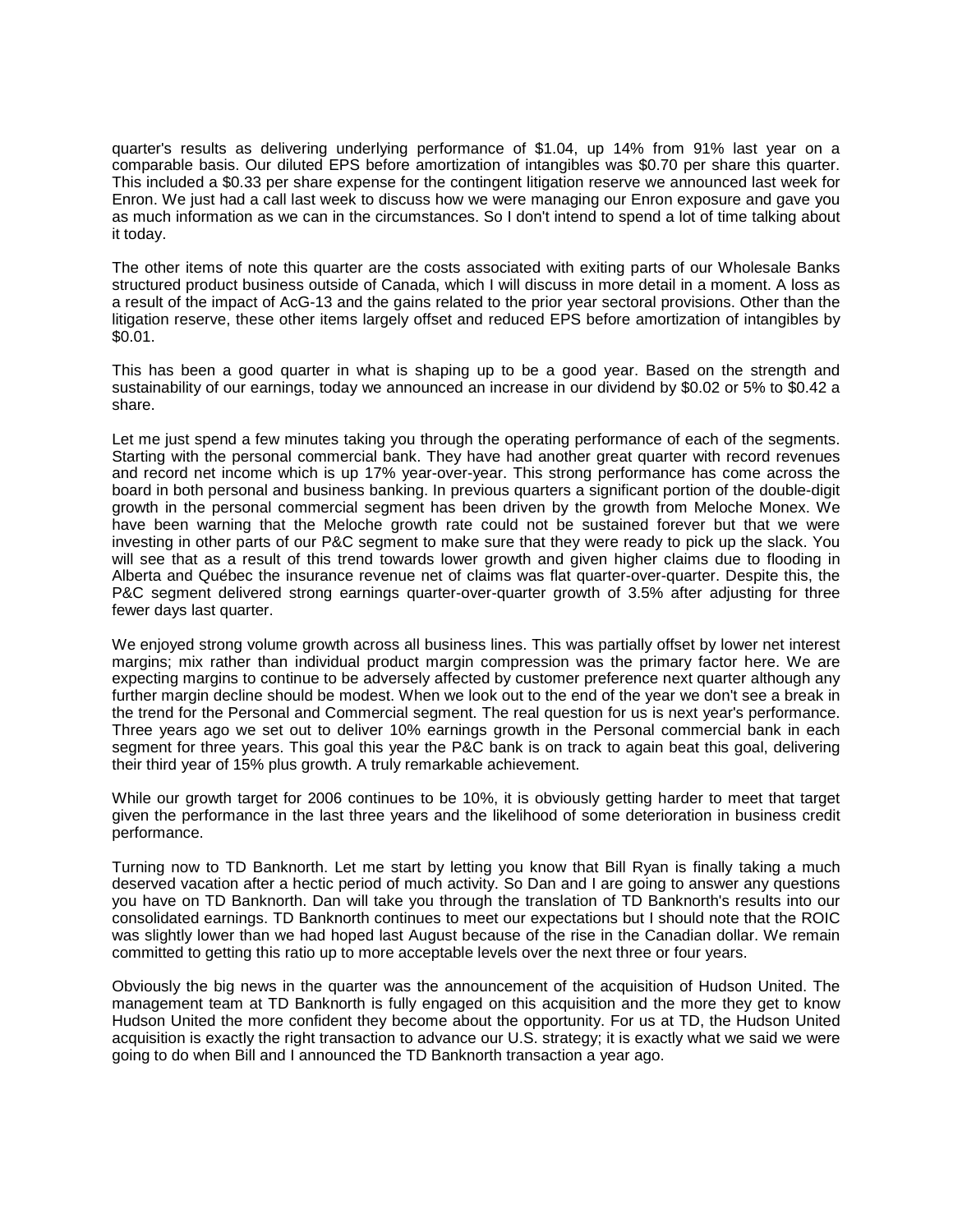Wealth Management also delivered strong operating performance this quarter with year-over-year earnings up 30%. But we had anticipated lower earnings on a quarter-over-quarter basis, earnings were in fact flat helped by better than expected U.S. earnings. Dan will update the information we presented when we announced the TD Ameritrade deal, which breaks out the U.S. online brokerage operations from the rest of Wealth Management.

As indicated, the U.S. operations were strong, up 63% year-over-year and double last quarter's results. Reduced marketing spend helped the quarter-over-quarter results and rising interest rates increased noncommission revenue. Our domestic operations, which exclude our U.S. online brokerage, continues to produce excellent results. Although as we expected, domestic earnings slowed quarter-over-quarter with weak capital markets affecting trades per day volume. Domestic wealth is up 22% year-over-year and reflects the strong execution of the business plan we outlined a couple of years ago. As you know, part of that plan is to build our advice channels and to that end, we're on track to meet our goal of adding 125 net new client fishing (ph) advisers this year.

Mutual funds have shown continued momentum. Mutual fund sales were very strong in our own channels but also in external distribution channels. A reflection that the TD brand is resonating well with external broker-dealer community. Long-term net sales were 1.3 billion in the quarter.

Finally, the Wholesale segment. The results of the Wholesale segment are impacted by the restructuring of the global structural products business that we told you about last quarter. So let me start with that. As we said last quarter, we have had a very successful strategy of building a global derivatives business. However, it became clear that there were parts of that business in the structured derivative products specifically for which the economics had shifted over time in a way that meant we were no longer -- we no longer liked the risk reward trade-off. So we announced our decision to exit certain segments – sub-segments of our structure product business outside of Canada.

So where are we on this restructuring? In the second quarter we took a restructuring charge of \$22 million and this quarter we took an additional \$15 million. These restructuring charges relate primarily to severance and premises and are being written off as we actually affect the planned restructuring. We will absorb some additional amounts in the next two quarters.

The other restructuring charge relates to a liquidation of one of the planned for exit structured portfolios. This sale resulted in a \$30 million after-tax loss. Having made the decision to exit the structured portfolios, we will do so in a manner that we believe is most strategic for our business and for our shareholders. This will mean some combination of a liquidation approach and holding the assets for runoff. As a result, we may have additional liquidation losses on sales in the coming quarters. We do not have a dollar amount that we can give you at this point because we have not determined which approach to take in respect to each of the sub books. But we do know that exiting these books is the right business decision. It won't negatively impact the long-term earnings capacity of the wholesale bank and whatever losses we take will be manageable for the bank. I want to stress that we have a very profitable global derivatives business that we will run on an ongoing basis and once we have removed all the costs associated with exiting these non-core structured businesses, our profitability in the wholesale segment should remain largely intact and our risk profile will be improved.

Looking at the quarter absent our restructuring activities, we had continued strong performance in our domestic franchise businesses, both cash and derivatives. The wholesale segment delivered net income of 130 million in the quarter after adjusting for the restructuring and liquidation loss. Despite relatively weak capital markets, we are down quarter-over-quarter but up slightly year-over-year. These results were somewhat dampened by particularly difficult trading experience in the first part of the quarter. On PCLs, again this quarter, we had no impaired loan formations and we're not forecasting any meaningful loan losses in 2005. We continue to be comfortable with the diversity and investment quality of our portfolio.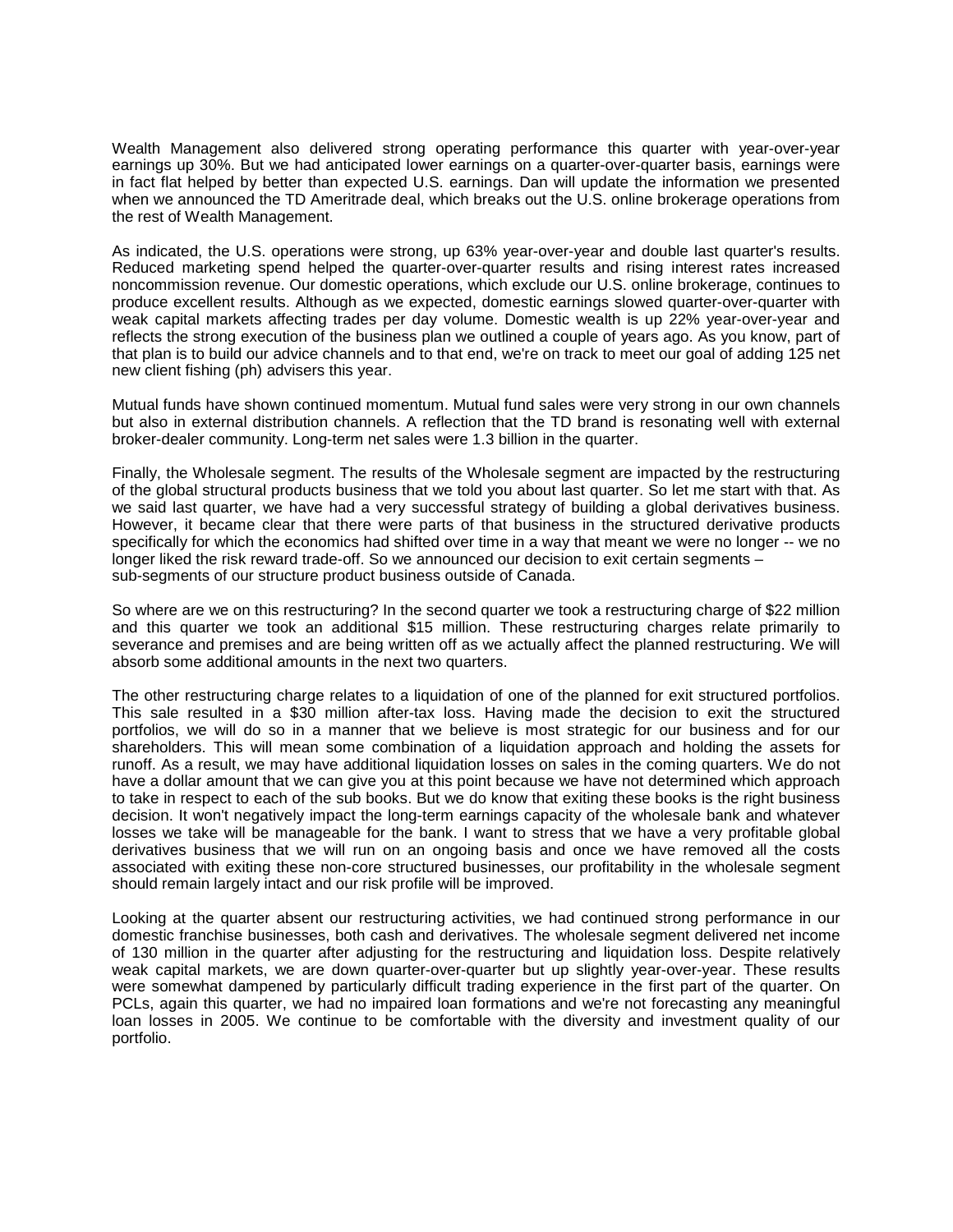But to sum it up, I would say this has been a remarkably good quarter and it looks like it is going to be a good year. Granted there has been a lot going on in the quarter but we don't want that to take away from the core messages. We are delivering on our strategy and doing exactly what we told you we'd do. Our operating earnings at all four businesses continues to be strong. We have great growth opportunities for the future. We are focused on the main game, building TD into a leading Canadian-based North American player. With that, I'll turn it over to Dan.

# **Ed Clark** *- President & CEO, TD Bank Financial Group*

If you can't get two guys that even can get by each other, do you really want them running a bank?

# **Dan Marinangeli** *- EVP & CFO, TD Bank Financial Group*

Thanks, Ed. Okay. We'll just leave that I guess. Help here Scott. Don't want to peak too early, Ed. Okay then for the third quarter overview as Ed mentioned, \$0.58 a share on a reported basis. That goes up to \$0.70 a share when you add back the amortization of intangibles. Our earnings by segment, the Canadian P&C banking segment, \$434 million. That is a new record, up 17% year-over-year and 8% quarter-over-quarter, about 3.5% quarter-over-quarter if you adjust for the number of days in the second quarter.

The U.S. P&C banking first full quarter for TD Banknorth, \$70 million reported. The wealth management segment at 99 million was flat the last quarter but up 30% on a year-over-year basis. And wholesale banking, \$90 million, down 30% year-over-year and 40% quarter-over-quarter. And that embeds the \$40 million restructuring charges that Ed mentioned, 10 on the expense side post tax and 30 on the loss on disposal side in revenue. Our capital ratios this quarter, tier 1 improved only slightly and around to the same ratio as last quarter at 10%. The net tangible common equity ratio at 7%, up slightly again from the last quarter which was 6.9%. We did raise the dividend 5% or \$0.02 per share.

The payout ratio on the dividend if you use the \$1.04 as an indication of ongoing underlying earnings, the payout ratio was about 40 -- 40.3% this quarter, right in the middle of our 35 to 45% range.

Looking at the items of note, and we have a number of them this quarter. We have already talked about how we get from \$0.58 down to \$0.70. In the corporate segment there are four items of note that we draw your attention to. We had a non-core sectoral PCL recovery. We've had these before. These are previously provided for sectoral reserves that got transferred into specific loss reserves in previous years and now are reversing and that we have received the money back. So 42 pretax, 23 post tax and in fact, bonusing earnings this quarter by \$0.03 per share.

We had a restructuring in some of our non-Canadian subsidiaries this quarter but had an impact on the entities that effectively carry some of the non-core loan receivables. We restructured by changing the geography of a particular sub which enabled us to change the tax rate being applied to the deferred tax asset for non-core loans. And by doing that we were able to increase our earnings and decrease the tax provision by \$30 million or \$0.04 per share. Now the AcG-13 impact, 18 pretax, 12 post tax or \$0.02 per share, that was a drag to earnings and of course the Enron contingent litigation provision, 365 million Canadian pretax and 238 post tax or \$0.33 per share. Obviously that was a drag to earnings.

In the wholesale segment, the two restructuring charges I mentioned before, 10 post tax on the expense side and 30 post tax on the revenue side representing a loss on exiting the structural products portfolio. Now if you are inclined to adjust our earnings for those amounts, you would get a basic reported basis earnings applicable to common shares of \$0.92 per share and the net income before the amortization of intangibles of \$1.04 per share. On a comparable basis, last year that was \$0.91 per share so we're up 14% on a year-over-year basis and last quarter that was \$1 even per share so we're up 4% on a quarterover-quarter basis.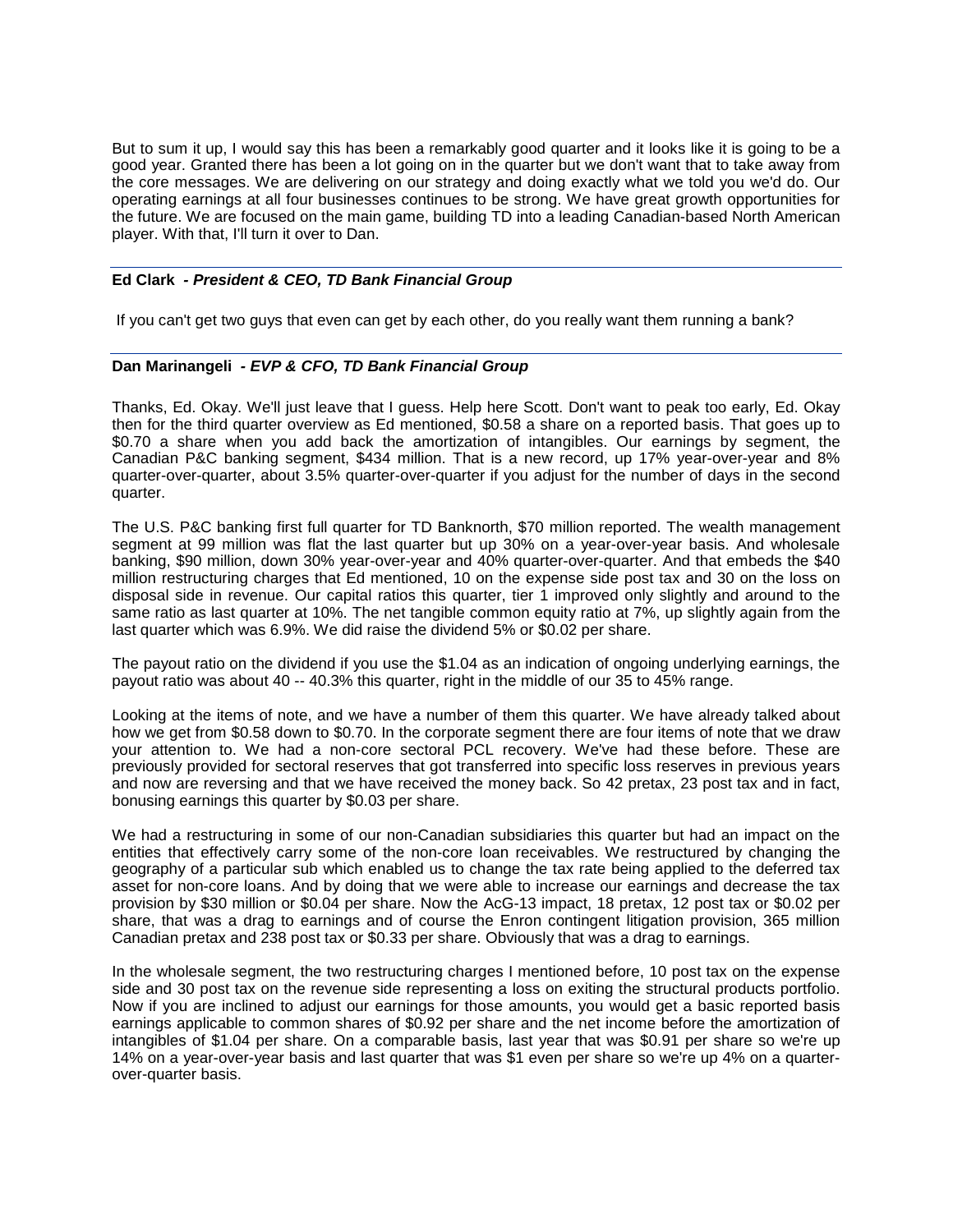Turning now to the Canadian personal and commercial banking business. We had very strong revenue growth this quarter, 7.9%. As Ed mentioned, this was a wide base or a very representative increase across a lot of our businesses. Of that 8% say in revenue growth, about 5% of it related to volume growth in the personal and commercial bank offset by slightly lower margins; so 5 out of 8%. Insurance business represented about 1.5% of the growth year-over-year and the balance was spread over a number of other businesses. So we are seeing a considerable increase in the volume growth in the retail bank which is encouraging going forward I think.

On the margin front, margins are down three basis points this quarter, 292 down from 295 last quarter. As Ed mentioned, it is a mix issue; continues to be a mix issue. We are getting fairly stable and healthy margins on a product by product basis. If you were to look at the forward rates, interest rates in Canada and if you assume that those forward rates are realized in future periods, we forecast that our margins would decline slightly over the next five quarters, not significant decline in margins but a slight decline. Obviously the actual interest rate environment may well be different than what the forward rates predict.

Credit losses, very stable on the personal side, 89 million this quarter. We had only one million in PCLs in the commercial bank. Obviously there is a degree here of recoveries within the commercial bank. We had a few million dollars of recoveries this quarter. As Ed mentioned on several occasions, this is probably not a sustainable position for the commercial bank and the personal bank has been exceptionally stable probably now for about six quarters. The PCL impact of securitization was 10 million this quarter. On a year-to-date basis, at the bottom of this slide, the bottom right of this slide, you can see that our PCLs on a year-to-date basis, i.e. nine months in each of these years, is relatively stable in '05 versus '04, which was down a fair amount from a higher PCL year in 2003.

Expenses came in at 956 million this quarter coupled with the revenue growth I mentioned before. That gives us a 56.4% efficiency ratio, down 80 basis points from last quarter but not quite as good as the record efficiency ratio we had in the first quarter of this year. Expenses are up about 4.7%. Volume growth was about one-third of this expense growth total. We had increased marketing but then we also saw the benefits of the Laurentian synergies and the cost reductions this quarter. Marketing obviously related to our very successful iPod campaign and the 150th anniversary of the TD Bank.

Base expenses are also up; about two-thirds of the total are base expenses. We did adjust some salary expenses this quarter and we still were able to get though a 3.2% spread between the revenue growth number and the expense growth number.

Well in summary then, earnings at 434 represent the result of all those factors. Again, a record ROIC 23.3% is an exceptionally strong result. We have had virtually two years now of quarterly increases in ROIC if you adjust for the shorter quarter, in the second quarter of each year, exceptionally strong results, earnings up almost 17%.

In terms of marketshare, I think marketshare is improved over previous years, especially on the personal deposit side we -- on a year-over-year basis, total marketshare is up 23 basis points. On a personal loans, we did see again some further decline in marketshare, about 33 basis points for the year. On business loans, year-over-year small-business loans up six basis points and other business loans just about flat, down one basis point on a year-over-year basis. These marketshare numbers represent very healthy volume growths over the past year. In terms of personal deposits, our non-term deposits are up 5% on a year-over-year basis. Term is up 3.8%. Personal loans, real estate secured up 9.9%. Visa up 6.6%. The non-secured personal loans again not growing as fast as perhaps in other bank's, only up about 0.7% on a year-over-year basis. On average, total personal loans up 8.7%.

On the business side, total business loans up 4.5% year-over-year and business deposits up an exceptionally strong 12.3%. So we are seeing acceleration of volume growth in the retail bank in recent quarters.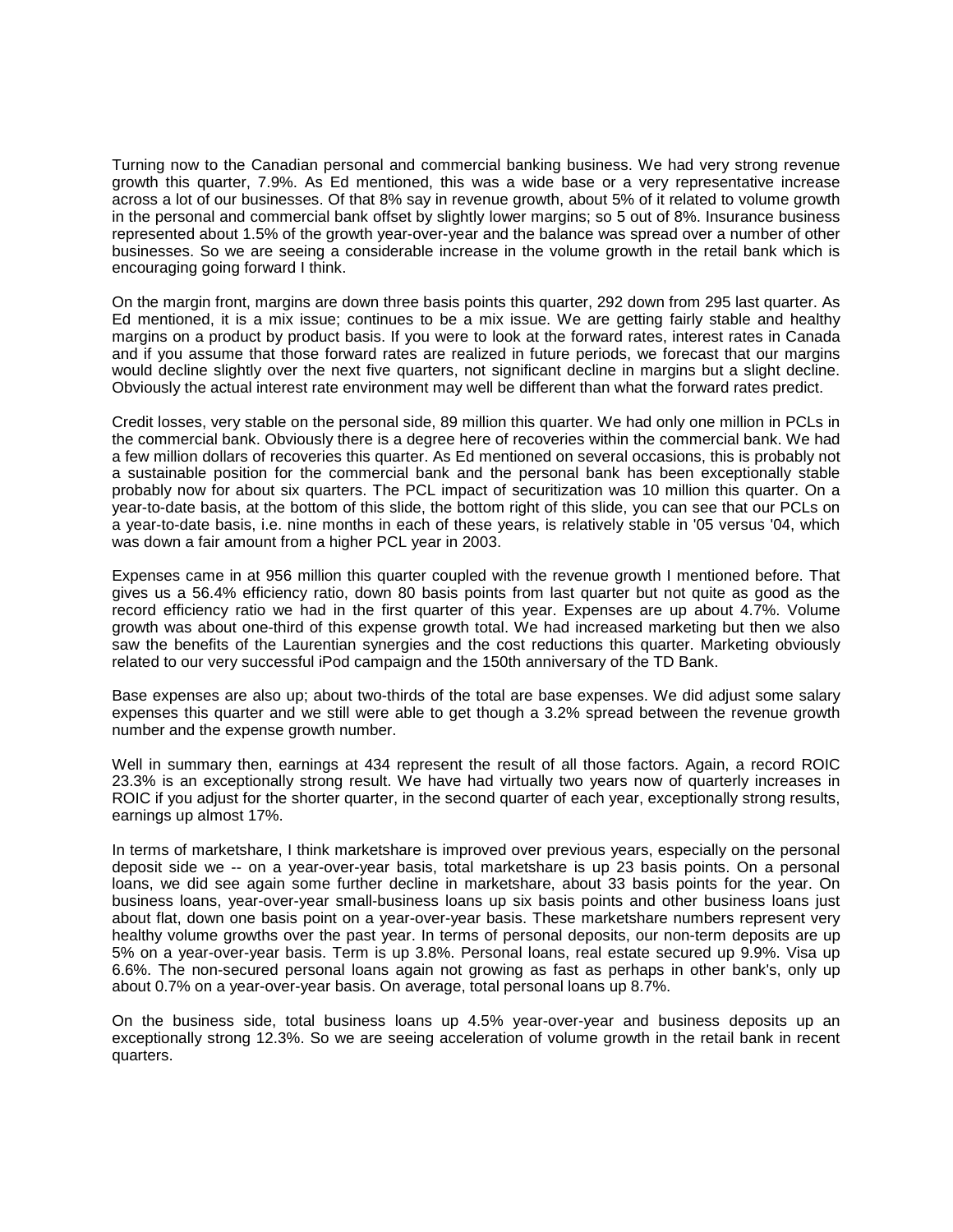Moving onto the U.S. personal and commercial banking business, also known as TD Banknorth. This is the first full quarter of results from TD Banknorth, pretty good results. Obviously we're not going to spend too much time on these results because they have been reported previously at Banknorth's secondquarter analysts call which was held last month. \$70 million Canadian is our share of the earnings. That is a 5.5% ROIC, a little less than we had anticipated and hoped for with by far the biggest impact being the foreign exchange rate. We are receiving earnings at a lower U.S. dollar exchange rate than we had anticipated.

If you just -- looking at the adjustments within the Banknorth earnings, you take the Banknorth U.S. GAAP earnings, you add back the amortization of intangibles, you get the U.S. dollar cash earnings. You take an exchange rate on that, this quarter, the average was about 1.2463. You then take our 55.5% share of those earnings and then you drop those earnings by a number of adjustments. There is the U.S. Canadian GAAP difference, the biggest difference is the expensing of options in Canada that are not yet expensed in the U.S. and then there is some further allocation expenses in terms of capital tax and withholding tax and dividends that get charged against that as well. Those adjustments are about in total about 9 million Canadian. So that gets you down to 70 million Canadian.

Wealth management next. There is a number of trends occurring in the wealth management business. We have a slight decline in revenues this quarter from last quarter, down 2% but up about 10% from the previous year. Trades per day were down in Canada and in the U.S. They were down more in Canada than they were in the U.S. These revenue reductions were offset to a degree by very strong mutual fund fees. We did see weaker full-service commissions as well this quarter in Canada as the volumes in the markets in Canada decline. We had particularly strong -- you'll recall particularly strong retail markets in Canada in the second quarter to a large extent represented by oil and gas shares and that did not translate to the same extent in the third quarter.

The TD Waterhouse USA trades per day were up 6% on a year-over-year basis but down 8% on a quarter-over-quarter basis. Expenses were up 6% on a year-over-year basis and flat with the previous quarter. The biggest difference in expenses was the decline in marketing expenses in TD Waterhouse USA and I will explain that in a minute.

Moving onto earnings. You can see that the TD Waterhouse USA earnings at \$26 million Canadian, very strong compared to the last quarter and last year. Basically there was an approximately \$10 million affect due to lower marketing spend on after-tax basis as well we saw higher NII on an after-tax basis that tended to offset some of the weakness in trades per day. Expenses were higher in the U.S. and that was offset by a lower tax rate in the U.S. So again, a very good result for TD Waterhouse USA. The balance of the wealth management segment at \$73 million was down from an exceptionally strong second quarter as I mentioned, in particular with trades per day and TD Waterhouse in Canada being down to a greater extent than they were in the U.S.

Marketshare for our mutual fund business exceptionally good story here. Long-term funds which of course is the most important aspect in terms of profitability for us, our market share is up 101 basis points on long-term funds against the other banks and it is up 62 basis points against the industry as a whole. We grew volumes in long-term funds by 32% on a year-over-year basis. Banks as a whole grew by 26% that includes us. And the industry as a whole grew by 19%. So we're gaining marketshare because we're growing our volumes a lot faster than the other players.

On the money market side, we saw a slight decline in our market share against the banks and a slight improvement in our market share against the industry. Volumes in all cases all players in the money market segment of the mutual fund business were down on a year-over-year basis.

Finally, moving onto wholesale banking, now we have presented these results on a prior to the special charge basis so that \$489 million is before the \$46 million loss on the sale of the portfolio and structured products. On a reported basis that would be 489 less 46 or 443. This does though give you an underlying trend and the trend was weak this quarter generally down from a relatively stronger second quarter and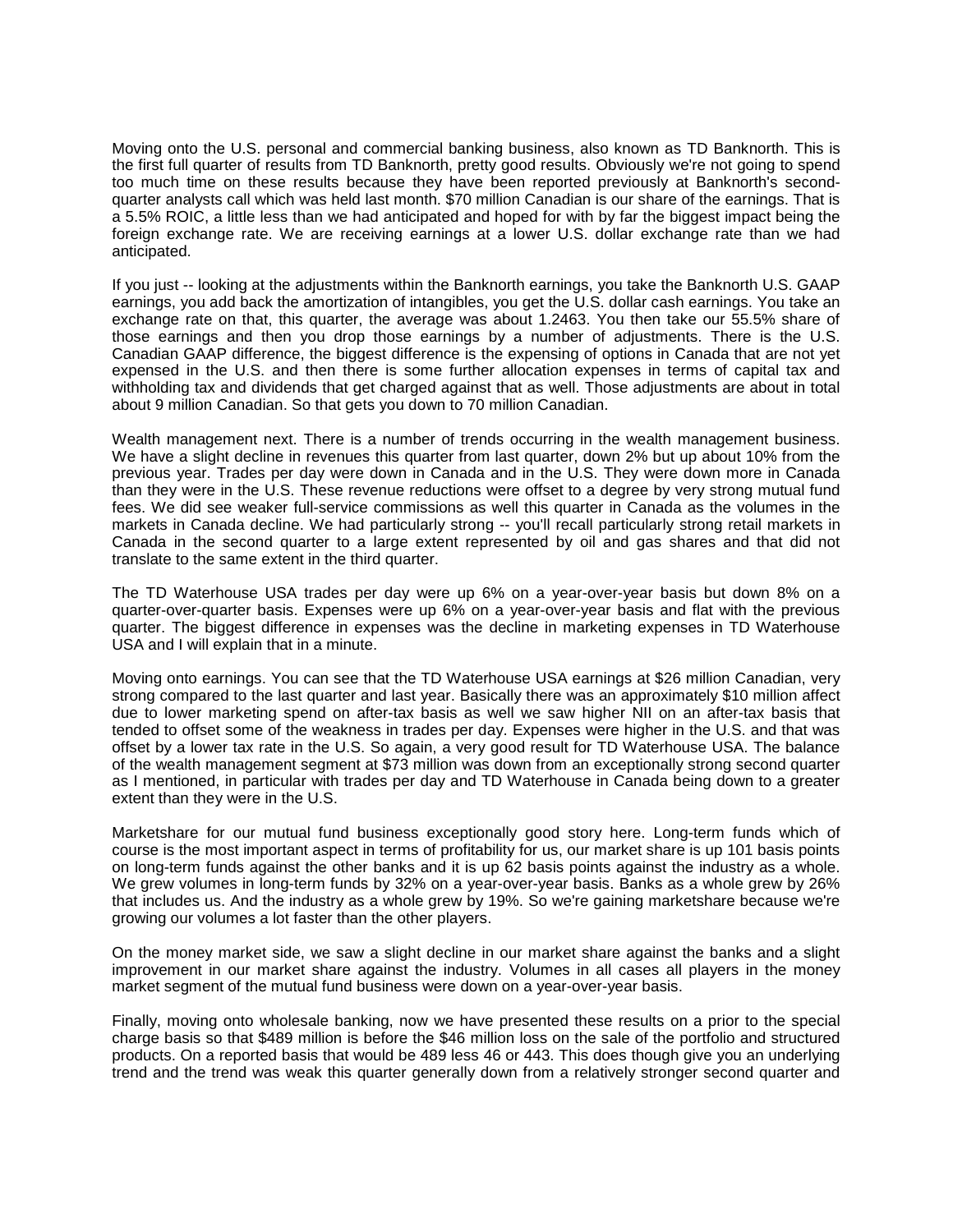down 9%, again over a stronger quarter in the same quarter last year. May was a particularly tough trading month especially as it related to credit products. We had very good results in the cash part of our business as well as some domestic derivative businesses in particular our institutional equities business, foreign exchange and fixed income business had very good trading results of this quarter.

Just briefly on the exposure side, really not much of the story here. This is a virtually flat line over five quarters very stable and you can see that the credit protection expense that we incurred this quarter of \$13 million is also stable and there was no PCL expense actually incurred this quarter. Credit protection in billions of dollars, 3.6 down only slightly from the 3.7 last quarter. On an earnings basis, again this is the underlying earnings of TD securities. \$130 million on a reported basis that was 130 less 40 or \$90 million. I think the key to keep in mind here is that even at these levels which are relatively down from the previous quarter we still had satisfactory return on invested capital numbers at almost 20%. So although you could view these results as lower than previous quarters certainly the underlying profitability of this business is quite satisfactory.

And looking at risk in terms of value at risk you can see that the usage of VAR over the last four quarters has been relatively stable although there are significant movements within short time frames over this period, I would say it's been relatively stable. Now we did have two days where we exceeded our VAR limits. Obviously you would expect that one of those days would relate to the \$46 million loss, and it did. We also had a day in May that we lost an excess of our VAR limits relating to correlation between large auto companies and that had a negative impact on the trading positions that day as well. The results in May were generally quite weak to begin with. So I will stop there and we will take questions now.

# **QUESTION AND ANSWER**

## **Dan Marinangeli** *- EVP & CFO, TD Bank Financial Group*

Michael, would you mind speaking right into the mic, please?

#### **Michael Goldberg** *- Desjardins Securities - Analyst*

Michael Goldberg, Desjardins Securities. Could you give us some idea what your pro forma tangible common to risk-weighted assets would be at this point taking into account the Ameritrade transaction and the Hudson United transaction and in particular what would your equity in TD Ameritrade be?

# **Ed Clark** *- President & CEO, TD Bank Financial Group*

I guess this one is mine, eh? Okay, Michael, I'll se if I can do this off the top of my head. We did present some of these numbers when we announced the original deals. The Ameritrade deal will add a significant amount of capital to the tangible common equity ratio. It again it is a little complicated because we also told you that the hurdle or the requirement for capital in our view also increased because of a variety of issues relating to how various regulatory and rating agencies view the Ameritrade deal. But our capital ratio on a reported basis will go up by in the range of 80 to 100 basis points on a TCE basis. The Hudson United transaction when it happens later in the process that will happen after the Ameritrade deal in all likelihood would use capital up and it would take our TCE down by about as I recall 60 or 70 basis points. What were the other parts of your question?

#### **Michael Goldberg** *- Desjardins Securities - Analyst*

The other part was how much your equity in TD Ameritrade would be.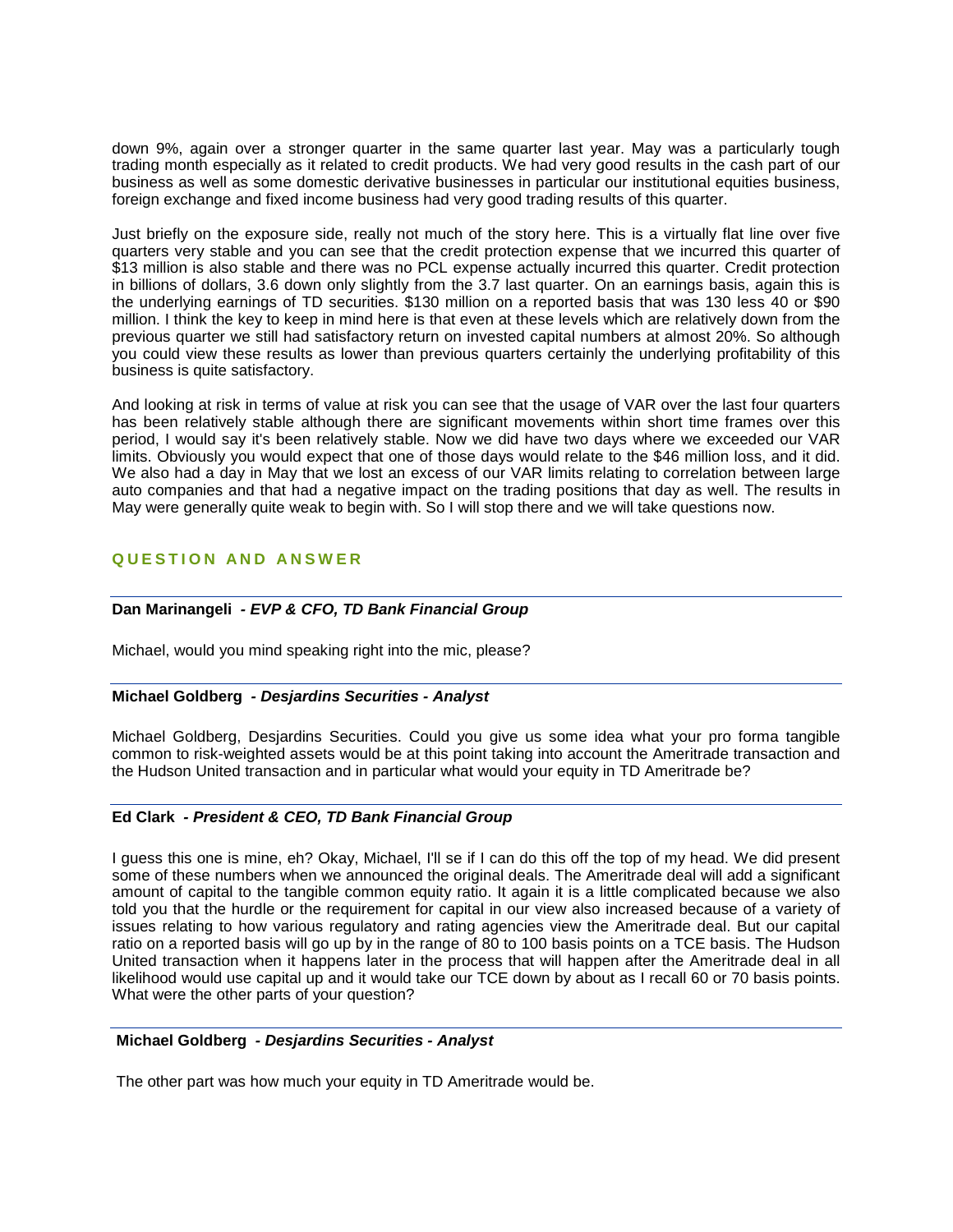## **Ed Clark** *- President & CEO, TD Bank Financial Group*

The equity in TD Ameritrade after the buyout because we will be buying out is in the high \$3 billion range, 3.8 or \$3.9 billion. It's going to be dependent upon the price of the Ameritrade stock when we close the deal. So it is hard to tell exactly what that price will be. If we close the deal late this calendar year or perhaps early next calendar year, it will be dependent upon the price at that time and it will be dependent upon the price ex dividend for Ameritrade. There is a \$6 dividend being paid to Ameritrade shareholders just prior to close. We did model in our presentation that we made on the Ameritrade deal, Mike, we modeled about \$15 net price. We're not very far off that in pro forma terms now.

#### **Michael Goldberg** *- Desjardins Securities - Analyst*

If I could I have one another question. Could you give us some color on where the weakness in trading actually was during the quarter?

#### **Unidentified Company Representative**

Sure. I think, as Dan mentioned in his results, in the credit areas we had a poor experience in May caused by -- primarily caused by the downgrades in GM and Ford and the correlation that started to occur among credits, so in our structured credit business was hurt in particular. The backup in credit spreads also did move into other markets or had not knock on effects in some of the equity markets and some of the fixed income markets. So basically it was caused by credit and credit probably on a relative basis was the majority of the poor trading experience but that did translate into other markets. I think at the same time as you recall we were in the midst of announcing our restructuring of the structured credit area or the structured product areas in particular. So May was a difficult month for the business overall in that area.

#### **Unidentified Audience Member**

A question for Tim actually, your deposit shares started to pick up a bit in the quarter. Can you talk specifically to the areas of strength? Obviously the iPod promotion was a big thing in the quarter. I mean is it in checking accounts? Is it in the term books? Is it -- could you talk --?

# **Tim Hockey** *- Co-Chair, TD Canada Trust*

Actually a similar story to our growth across all of TDCT, in fact it was perfectly balanced between core and term essentially. Checking and savings were up 13 basis points and term was also up 13 basis points in the quarter. The iPod campaign itself was very successful but if you imagine during the quarter we were opening up checking accounts and they largely are opened up with a relatively small balance and their balance builds over time. I wouldn't say that that is more of a greater long-term build but on the deposit side, we have had quite a focus on growing deposits for quite sometime and it seems to be paying off.

#### **Unidentified Audience Member**

Is the extended branch hours -- are you finding the TD has these extended branch hours. How do you translate that into profitability or return? Are your customers paying for that?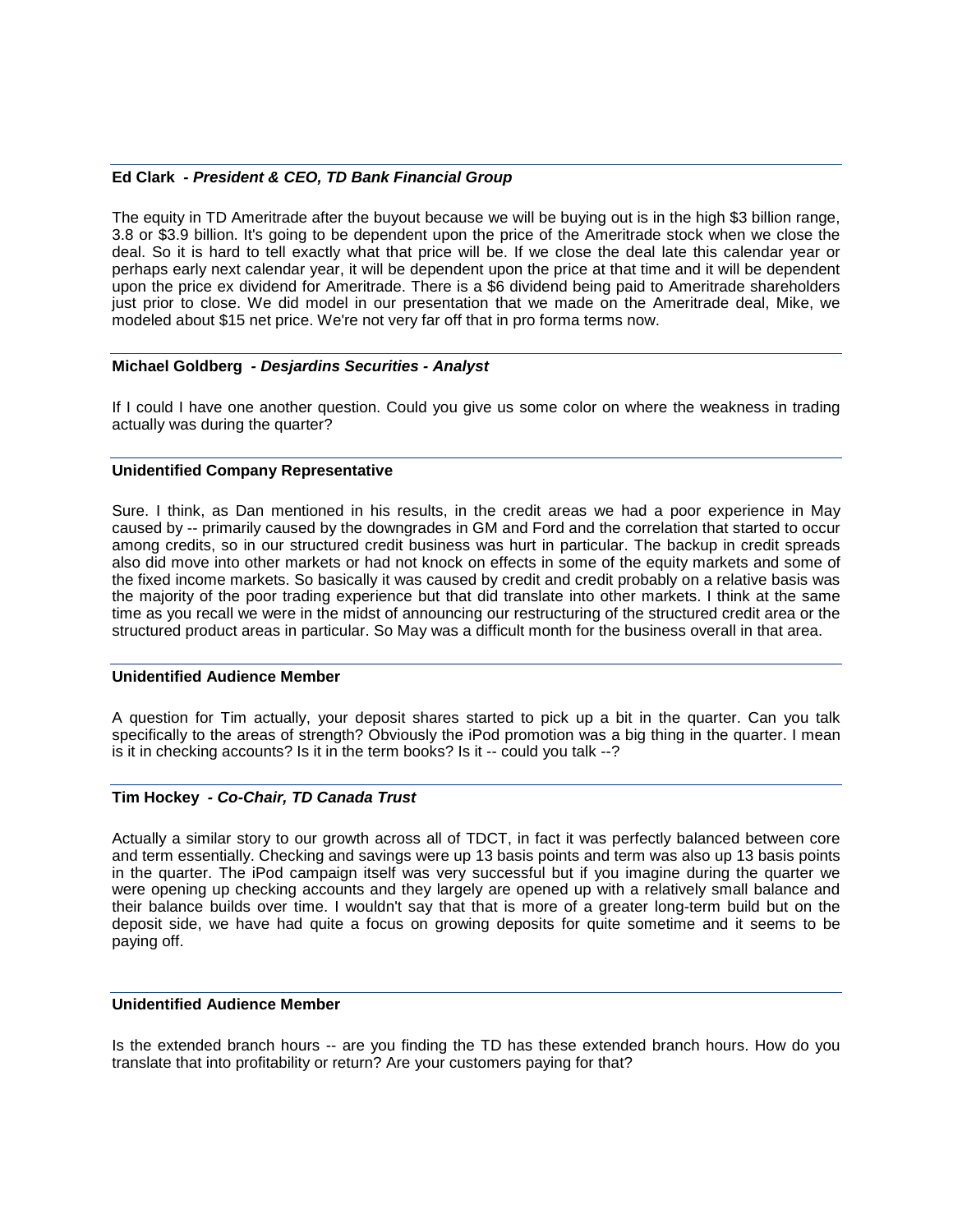#### **Tim Hockey** *- Co-Chair, TD Canada Trust*

We think we are reaping the rewards. We don't think our customers are paying for. They certainly like it. You have seen our more recent advertisements. Our model is fairly simple. We think if we have better service than anybody else then what happens is you tend to attract slightly more customers and you lose slightly less. It is the delta between those two things and the competition that actually helps grow your customer base and grow in this case your checking accounts. You have seen our marketing change to be more hours focused and in fact, our customers are telling us those are some of the best marketing campaigns we have ever had. The fact of the matter is they love our markets or hours rather and they reward us for it.

## **Unidentified Audience Member**

But the delta hasn't been positive on the deposit -- on marketshare up until really the last couple of quarters.

#### **Tim Hockey** *- Co-Chair, TD Canada Trust*

Sure. Marketshare on deposits notably around the guaranteed investment account and the terms side is obviously very sensitive to raising and it has been a very competitive market, which is why often the growth in the checking account business with an average deposit around \$2500 account, does not compete well in a market that has an average deposit term of lets say 15 or \$17,000. So it takes a lot of active checking accounts for marketshare purposes. But one of the things we like to look at of course is marketshare measures \$1 of deposit activity whether it is a term or a core account is equal from a marketshare point of view but not at all equal from a profitability point of view. So we would rather make sure we're maintaining marketshare on deposits but clearly emphasizing where the more profitable business is and that is on the checking side.

#### **Unidentified Audience Member**

The last question is for you as well. The unsecured loan -- your systems to better score that business, any idea what millennium we will be seeing this thing get rolled out because we keep hearing about it and it doesn't seem to bite?

#### **Tim Hockey** *- Co-Chair, TD Canada Trust*

We actually had two rather large implementations --

#### **Ed Clark** *- President & CEO, TD Bank Financial Group*

I just want you to note that the analysts are much tougher on you. I would never say something like that, would I?

#### **Tim Hockey** *- Co-Chair, TD Canada Trust*

With that note, we actually had two, we call a project laser, it's a relatively long-term large infrastructure built. We had two large installs the beginning of this quarter, end of last quarter. They were mostly the base systems as opposed to the next stage, which is to tie those base systems into many of our product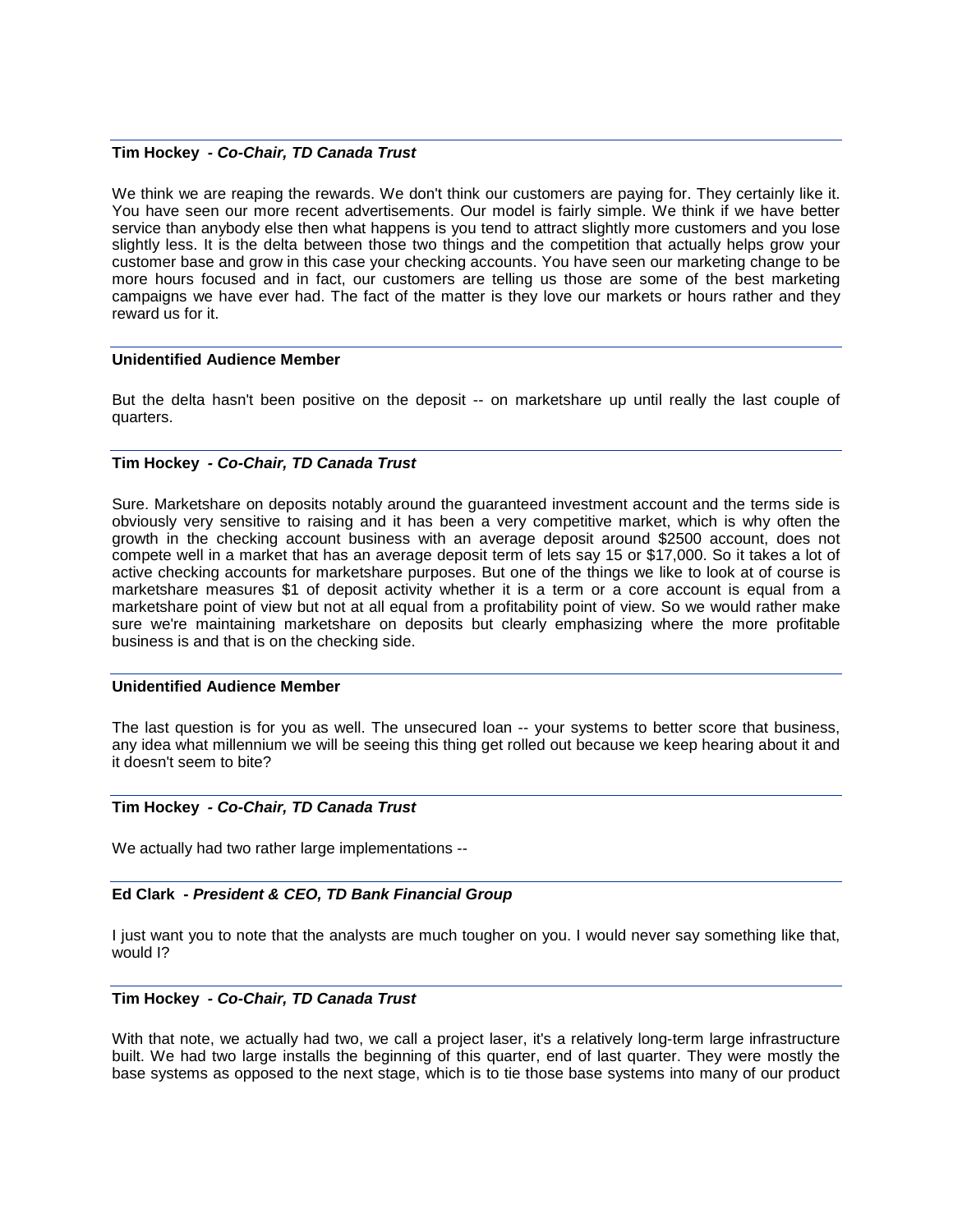lines themselves. To simply put it, there was a relatively high profile install in the branch system that did some preapprovals of credit. We are actually quite pleased with the early results. But you have to remember our marketshare on lending doesn't go anything past May. It is two months lag. We like what we see but we are -- I think we have been quite open about this that we're not going to just step on the gas and start handing out credit with a relatively new system. We are very much watching what our results are and what is happening to our cohorts as they go along. We need to have a little bit of experience and age that. We are trying to walk that tightrope of exquisite balance between profitability and marketshare.

And on the lending side it is a longer-term play for us. But we had two good installs but we're still going to be installing things on the laser projects up until the middle of next year.

#### **Unidentified Audience Member**

A couple of questions. Just -- I guess for Dan in terms of the tax in the wealth management. I think you alluded to FURSUSA but can you tell us why that was down on a consolidated basis? What material items went in there sequentially?

#### **Dan Marinangeli** *- EVP & CFO, TD Bank Financial Group*

In terms of what?

# **Unidentified Audience Member**

Why the tax rate is as low as it is in the wealth segment.

#### **Dan Marinangeli** *- EVP & CFO, TD Bank Financial Group*

From period to period, we assess the sufficiency of our tax reserves and we did a review of our tax reserves in the wealth business this past quarter and determined that we were overprovided in previous periods so we did reverse some of that this quarter. On the consolidated basis, again, the tax rate is a little hard to get to because of all the items of note. But if you exclude the items of note you get a tax rate at 22.5% this quarter. That is about the same as last quarter, which was 22.7% and it is down slightly from last year which was 24.5%.

#### **Unidentified Audience Member**

On wealth, if we were looking forward, you'd run about a 34% tax? So take (indiscernible) running as an annual --.

#### **Dan Marinangeli** *- EVP & CFO, TD Bank Financial Group*

The adjustment wasn't huge but if it would have an impact and I would say that the running rate in wealth would be a few million dollars in terms of tax higher than it was this past quarter.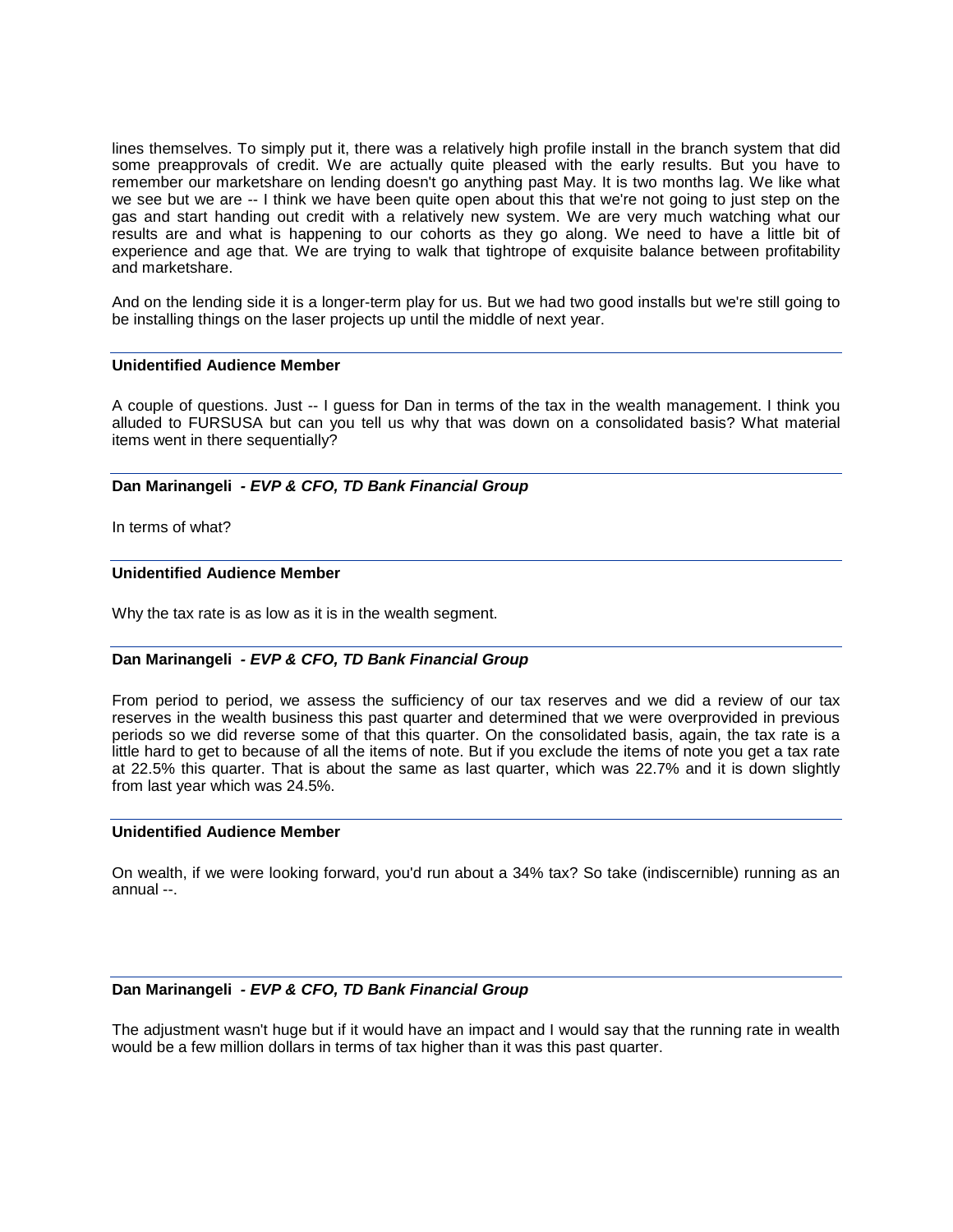# **Unidentified Audience Member**

For Bob, number one in terms of the trading and VAR, I certainly would appreciate getting back to the histogram so we can see it piercing the levels. I'm just trying to understand what transpired in terms of the two days that you pierced the VAR? Number one, it sounds like you're saying that in the auto industry you found things correlated which doesn't sound very surprising. So I'm curious there. If this is a mark to market book that you have sold off, how is it that on the day of sale that you pierced VAR in such a dramatic fashion?

# **Bob Dorrance** *- Chairman & CEO, TD Securities*

The first day that we -- speak to the -- one of the days that we pierced VAR, as Dan alluded to, was in relation to the day that we actually closed on the sale of the portfolio that we have talked about. So that was a liquidation of a structured product book, which is marked to fair market value. But the reality is that we wanted to -- It was a book that we wanted to liquidate as opposed to runoff because we felt that that was the best thing to do for the long-term profitability of the business. We chose to liquidate it and the bid that we got on a liquidation basis was a loss relative to where the book had been on a mark to market basis or mark to fair market value. And I think that's -- I don't know that that necessarily should be surprising if you want to liquidate something as opposed to sell it over time. I think there can be differences in value that do occur whether you are trading a past portfolio or a loan portfolio or a structured product portfolio.

I think the main message there was that we were -- we had a portfolio for sale. We had bid and we chose to hit the bid and that bid was less than where we had the portfolio marked. The credit trading is correlated -- the correlation I am referring to in structured credit is between the various levels of layers in a CDO where correlation changed dramatically relative to what expectations were in the marketplace and that caused the markdown in structured credit portfolios on a global basis in the month of May. And in our portfolio in particular and it's a loss that we realized. We were at that point in time of also exiting some of the structured credit businesses.

# **Unidentified Audience Member**

If we are to take comfort on a quarterly basis you show us the VAR and you say we didn't pierce the VAR this quarter and so that is a good thing and you should be comfortable with that. If what you're saying is that the reality of the market would suggest that while you have a mark to market against that VAR, the reality is if you were pushed into a situation where the market had a disruption that those VARs really are not relevant is what you're just saying right because --.

# **Bob Dorrance** *- Chairman & CEO, TD Securities*

No, I think the first one to be fair is when you're exiting a business. The loss on sale that we recorded, we exited a substantial portfolio in exiting a business. A mark to market on a daily move in a marketplace where you have a significant disruption I think you could expect that it would exceed VAR and in fact VAR is meant to be exceeded statistically over time. So I think that where one would have market disruptions I think that it is not abnormal that one might expect that you would exceed VAR two to three times a year in terms of downside and/or upside.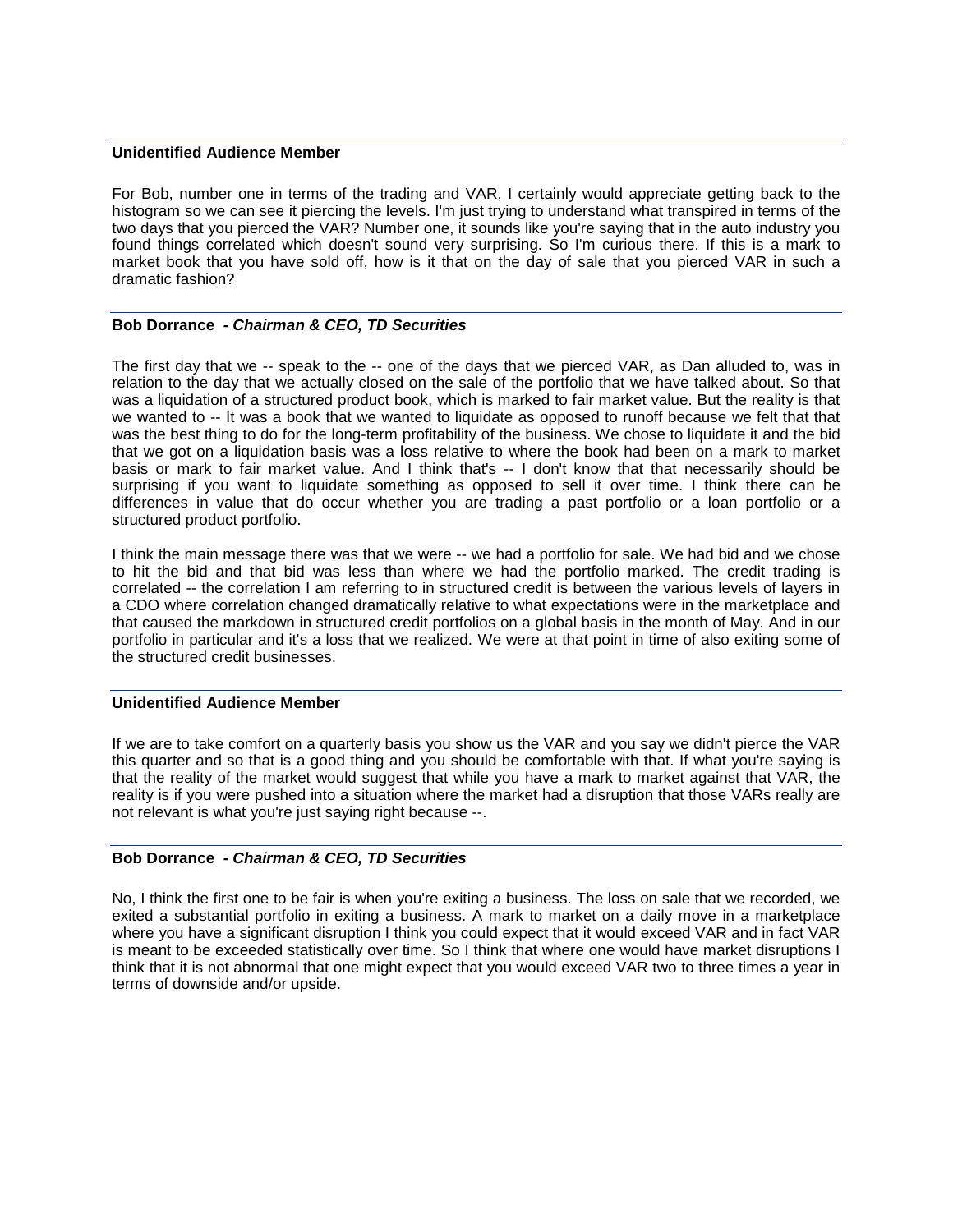# **Unidentified Audience Member**

So you are not concerned about your measurement and your management of that risk given those two experiences?

### **Bob Dorrance** *- Chairman & CEO, TD Securities*

No. And I would say that they are two different experiences. One was a market disruption where that market disruption caused us to exceed VAR for a day. One was a liquidation of a portfolio where we had made a conscious decision to exit a portfolio that we had independently mark to market as part of our practice. The reality is that the best bid that we had for the portfolio was a loss that we experienced and recorded.

### **Ed Clark** *- President & CEO, TD Bank Financial Group*

Why don't we go to the phones?

### **Operator**

James Keating, RBC Capital Markets.

### **James Keating** *- RBC Capital Markets - Analyst*

I may want to follow up with Bob, it's a question about the credit protection looking at slide 20. The balance of credit protection is down. It's still 17% of the portfolio, a pretty big number, probably good value relative to what loan losses could occur. Could you just describe how you manage that portfolio of credit protection as it is coming down, give us any window on either industry specific or investment versus non-investment grade, maybe in the money/out of the money? I'm just trying to get a read on the value of that credit protection if it has improved or not and what it means going forward?

# **Bob Dorrance** *- EVP & CFO, TD Bank Financial Group*

Sure. The primary reason for it declining has been as a function of actual credit facilities winding down within the client base. So when a -- if a client reduces their exposure to us then we would reduce our credit protection. In some cases it is just a question of clients downsizing their bank exposure. In other cases it has been where we have had a facility that has been paid out and we no longer have the client so we exit the CDS exposure at that point in time. The purpose of the -- in terms of managing the overall CDS portfolio, there are a couple of competing objectives that we have. Firstly what we like to do is ensure that our industry and company exposure is not above the guidelines that we would set in group risk management. We are using CDS protection in those cases where as a function of a desire to be in the business or desire to compete and play in the business, you need to have a certain level of exposure. Overall, we are not that comfortable that we want to have that much exposure on a net basis so we buy protection to eliminate the group and company excesses.

We have also targeted the CDS protection. We would rather buy protection against a non-investment grade name where it is available than against an investment-grade name. So we look as much as possible and where protection is indeed available to target the four, five, six rated companies that we have in our portfolio. We have less concern from a risk perspective of buying protection against the investment-grade names unless we have too much exposure. So on the investment-grade side, it is to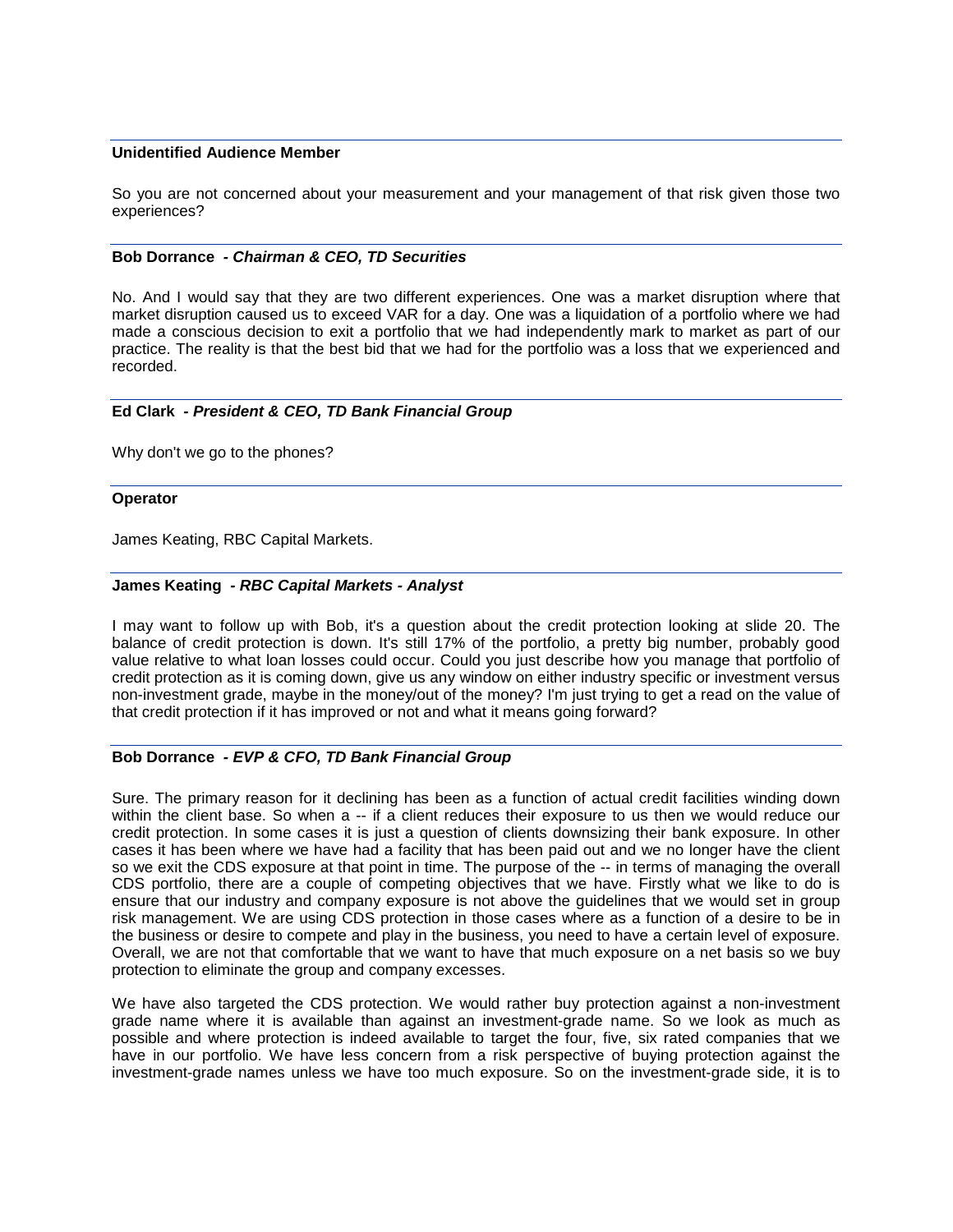manage the overall net exposure of the bank. On the investment-grade side, we buy exposure where we think -- where it is available and we think it is well priced.

#### **James Keating** *- RBC Capital Markets - Analyst*

Thank you, Bob.

#### **Operator**

Jim Bantis, Credit Suisse First Boston.

### **Jim Bantis** *- Credit Suisse First Boston - Analyst*

A question for Bernie. It seems like in 2006 when Ed talks about P&C earnings slowing down to perhaps a 10% growth rate and the insurance becoming more normalized there'll be a little bit more pressure on you with respect to the commercial banking business and I'm wondering if you could just give us a bit of an update in terms of where the marketshare is right now and some of the objectives that you're working on to rebuild and improve profitability?

And then my second question was to Bob Dorrance and just in the context of -- we know about the strength of the cash equity business and the trading operations. I know one of the objectives was to build out the talent and the equity underwriting and the M&A franchises and maybe you can give us a bit of an update how that is proceeding as well in terms of your pipeline.

# **Bernie Dorval** *- Co-Chair, TD Canada Trust*

Jim, in terms of our sort of slowing down growth earnings growth for next year on the insurance side, the first point I would like to make is that although we think that the P&C insurance, car and home insurance in Meloche Monex will be will have less growth and will be constrained because of margin compression. Our (indiscernible) insurance business, our life insurance business will still be an excellent contributor and continues to be a great growth opportunity for us going forward. That is one of our other businesses that we believe will pick up some of that slack.

Now with regards to business banking, if I can share -- split my comments between the small business and the commercial side. On the small business side, we have actually worked very hard over the last two years to increase our sales capability, simplify our processes. We have increased by over 100% number of small business advisers that we have in the retail branches now and we can start to see some of the benefits of that as you can see in the credit marketshare. But as Dan mentioned earlier, on the deposit side on a number of accounts, we are making extremely good progress there. So that is a business again where we look at our marketshare today, I'm talking small business here, which is slightly below 16% against our share of market on the personal side. That is north of 20% and also where the drivers, and I'm referring back to an earlier question about our longer hours.

As you know, longer hours is actually a critical factor for small-business owners and one of the key benefits of this longer hours is really to that population to that segment of customers and is really picking up in terms of the message. It's picking up with that community as well. So we are quite confident that we have an opportunity over time to close the gap between our small-business market share today and our personal market share because of the drivers and because of the convenience we offer.

As regards the commercial banking, we are further away from getting to our super growth targets for a number of reasons. I mean, it is a ship that takes more time to turn. I mean, the relationships in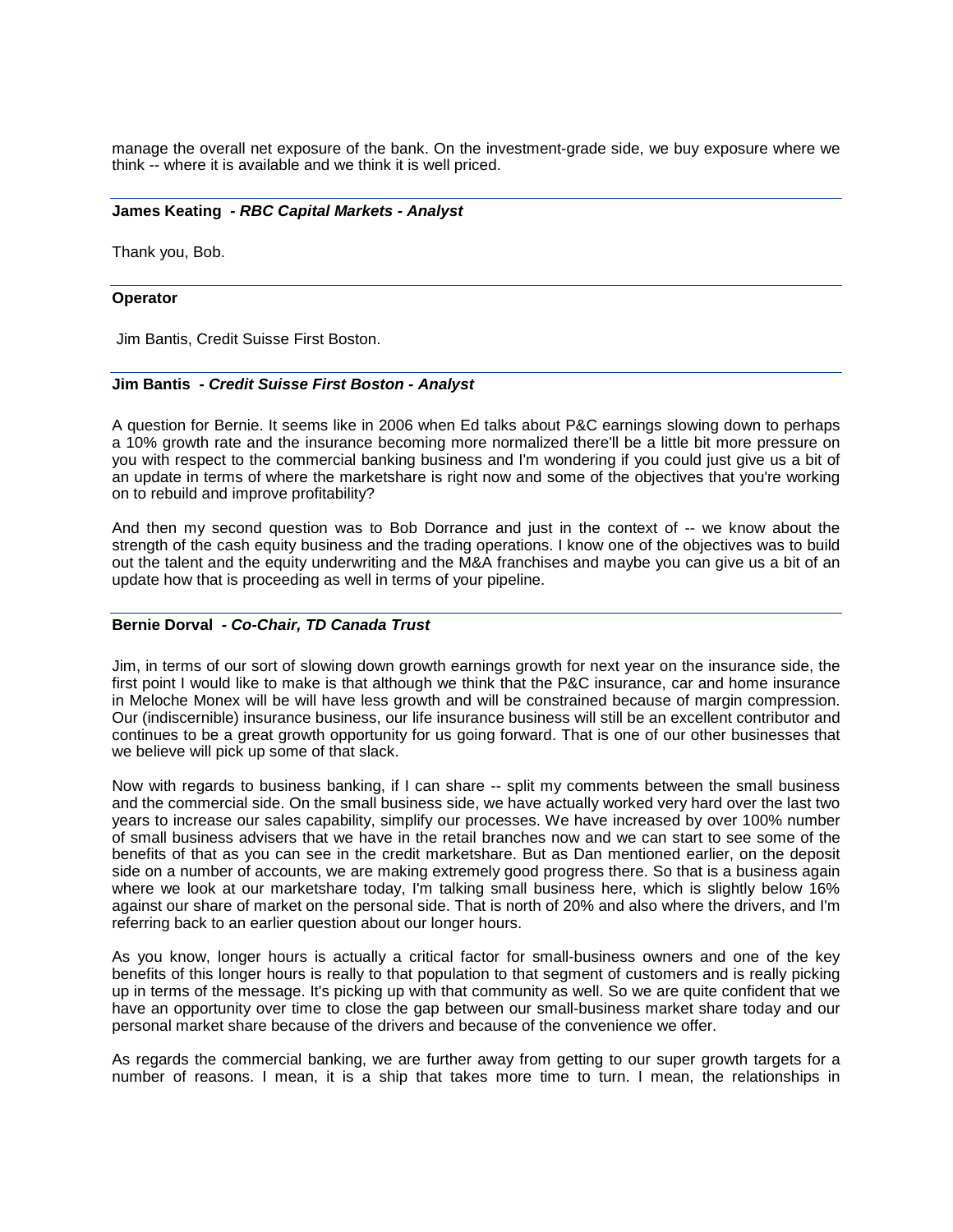commercial banking are entrenched over a long period of time. Again, we are applying the same principles to this business as we did in small business, so our number one priority has been to increase our sales capacity and our sales focus, and that is what we have been working aggressively on over the last year. Our number of referrals to commercial banks is growing rapidly, so we have everybody engaged, I think, throughout the organization to support that drive, but it takes time. The closing sales cycle in this business are anywhere between 6 and 12 months, and that is assuming that you have -- and you don't win every piece of business. So it will take time for us to get there.

So I think in terms of the general outlook, I would say '06 we are looking at a great support from our life insurance and our small business, and our commercial business will gain momentum, is gaining momentum as we speak; will gain more momentum, but will be, we think, more of a superb growth contributor from '07 on.

### **Jim Bantis** *- Credit Suisse First Boston - Analyst*

Thanks, Bernie. That was great.

# **Bob Dorrance** *- Chairman & CEO, TD Securities*

On the cash business side, I think the equity part had a very good quarter. We also did well in foreign exchange; we did well in fixed income. We did well in our equity options business in Chicago. I think, as Ed mentioned, there are other parts of the nonstructured derivative businesses that were very profitable. So there was some -- it was definitely a mixed quarter in the wholesale business, but there was some good underlying profitability as well as growth potential. On the M&A part of the domestic franchise, we have been number one with respect to our bank competitors for the last two quarters with respect to announced deals. And given the announcements that have occurred to date in this quarter, I think we have good momentum in retaining a high ranking, and that can bounce around a bit depending on a little bit of good fortune in terms of if you're working on a deal and that deal happens to win, you are good, but we're very active in M&A.

I think our investment banking opportunity still remains the top growth opportunity that we have within the wholesale bank. In terms of all fees paid in the quarter, we came in fourth with a much improved market share, but we still have a ways to go. The objective is to be top three. We have initiatives underway to continue to grow the franchise. We have made very good progress in terms of what I look for as deals that were leading, deals that we haven't been in before; integrated deals where leading with a relationship and translating that into other parts of the business, specifically the corporate bank. So there is good progress, but there is a good part of the road ahead of us here in terms of getting where we want to get to. But we have a plan in place, we have a process in place, and we will continue to add to that business. And I think it is by far and away our super growth business within the wholesale sector.

### **Jim Bantis** *- Credit Suisse First Boston - Analyst*

Bob, just to doublecheck on the M&A side, though, does that include the advisory in terms of Banknorth and Ameritrade?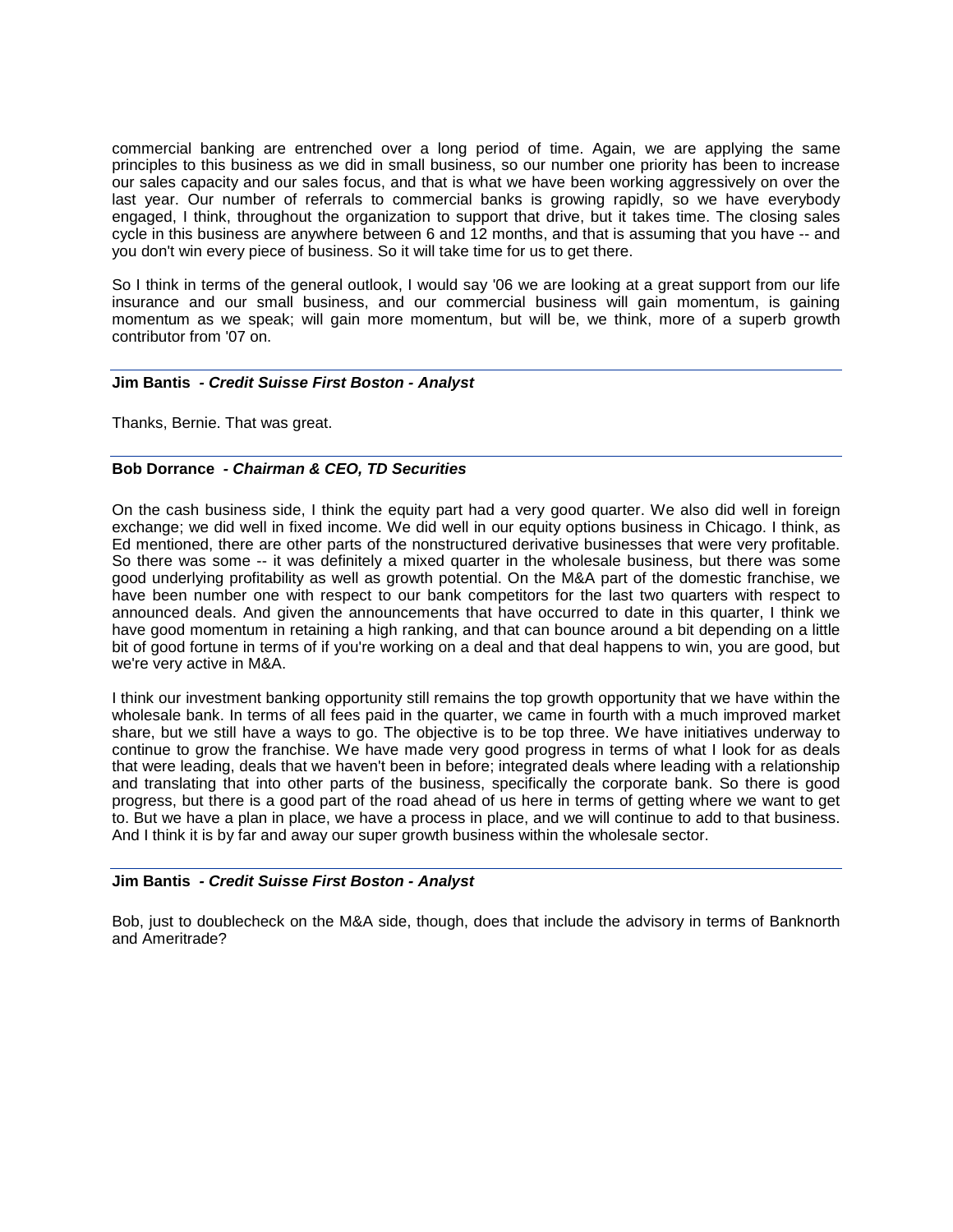#### **Bob Dorrance** *- Chairman & CEO, TD Securities*

It include -- yes, it does. In the quarter, in the most recent quarter that includes the Ameritrade transaction. In the previous quarter -- I guess maybe it was not the previous quarter but the quarter previous to that, it was on an announced basis, the Banknorth transition. So that's what I'm saying, you do have to have to have some wins; certainly helps for us to be the TD Bank or TD securities and have TD Bank be active, but it also included transactions like Falconbridge Noranda and Metro O&Y. So there is some Total buying Deer Creek just recently. So we have been very -- our M&A business has been very active and much ahead of budget so far this year.

### **Jim Bantis** *- Credit Suisse First Boston - Analyst*

Thanks Bob. Nothing beats home cooking.

### **Bob Dorrance** *- Chairman & CEO, TD Securities*

Be nice to the TD people. Just trying to get higher fees out of them.

#### **Ed Clark** *- President & CEO, TD Bank Financial Group*

Are there any other phone questions?

#### **Operator**

We have a follow-up question from James Keating from RBC Capital Markets.

#### **James Keating** *- RBC Capital Markets - Analyst*

I didn't hear if Bill Hatanka is in the room, but if he is or anyone else wants to field it; just curious for an update on the retail brokers, how fluid the situation is out there in retail broker land and how the momentum is going.

#### **Bill Hatanka** *- EVP, Wealth Management, TD Bank Financial Group*

I'm here, Jamie, and we are making good progress on the full-service side with regard to competitive recruits and in terms of growing our investment advisor team organically as well. So we started the year at 414 investment advisors. We are very confident that we will exceed our goal of adding 50 net new client facing advisors, and we have a stretch goal beyond that as well. So we're very pleased with the progress and the enhancement of the quality of our investment advisor team across the country.

#### **James Keating** *- RBC Capital Markets - Analyst*

Okay. I guess there is not really any meaningful news in the quarter on productivity or anything, considering what happened in the markets?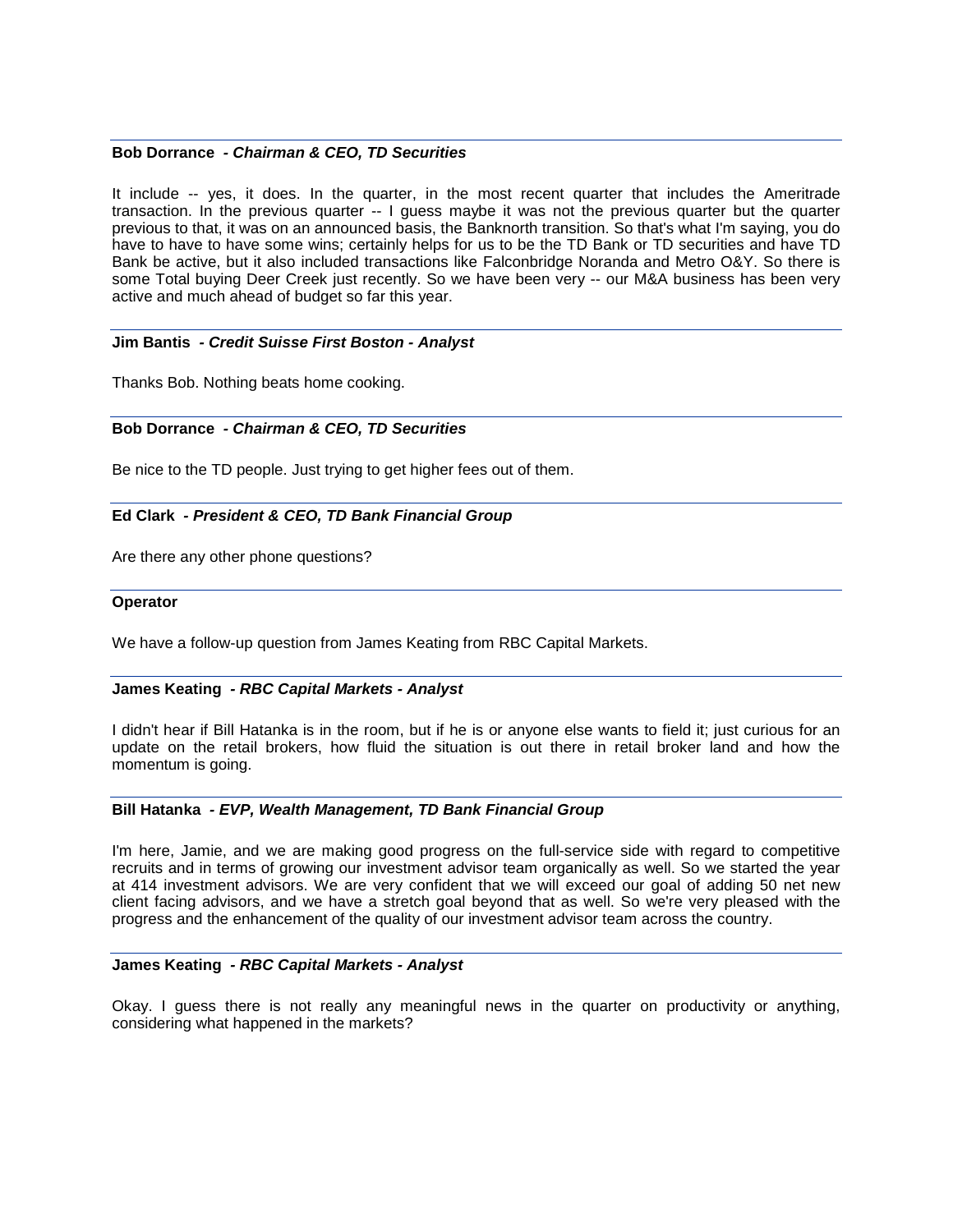### **Bill Hatanka** *- EVP, Wealth Management, TD Bank Financial Group*

Nothing meaningful. Our productivity per investment advisor remains very steady and amongst the highest in the industry.

#### **Ed Clark** *- President & CEO, TD Bank Financial Group*

We will go back to the floor. Is there any -- Ian.

#### **Ian DeVerteuil** *- BMO Nesbitt Burns - Analyst*

Ed, it looks as if there's been some people changes at Ameritrade. Can you talk to what your perspective is of the individuals that have left and the rejigging, and Joe Moglia it sounds like in an enhanced role going forward?

#### **Ed Clark** *- President & CEO, TD Bank Financial Group*

Yes, well I think the main triggering event was Pete Ricketts, who was the Chief Operating Officer, decided he wanted to get into politics and so is running for the U.S. Senate. And so that meant that there had to be a restructuring and we are very happy with the individuals that have now taken on more leadership roles. Randy McDonald, the CFO, has an expanded role and Asiff, who was running the IT side, has got a dramatically bigger role and so they are both, Randy and Asiff are both people that we get along with very well and we think are extremely confident. Obviously, think Joe, himself, is going to play a more strategic role in the organization. I think from our point of view, all these changes are extremely positive.

#### **Ian DeVerteuil** *- BMO Nesbitt Burns - Analyst*

Are any of these senior TD people, Waterhouse people, fitting into this puzzle? I think Tim Pennington was running your business. Is he coming back to Canada?

#### **Ed Clark** *- President & CEO, TD Bank Financial Group*

Joe hasn't announced what his management structure will look like when we -- as we go into the merger. It really will -- we want to reach -- there is a point at which -- I don't think we want to wait right until closing because we want to get on with doing the integration planning and some of that is hard to do without knowing the answer to those questions. On the other hand, you don't want to get too far ahead until you're pretty confident that you're not going to trip between cup and lip here. So I think sometime in the fall prior to closing we will announce that structure. I am sure as you've said on a number of occasions, he is committed to having a structure that takes the best from both sides of the organization. There is work though now going on in terms of the mechanics of the integration planning, the IT and the areas that we don't want to wait until closing and so that work is now proceeding. But announcing the formal organization won't happen for a little bit. Michael.

# **Michael Goldberg** *- Desjardins Securities - Analyst*

Last quarter it was you or perhaps Bill Ryan that said the flattening in the U.S. yield curve was reducing earnings expectations among the U.S. banks and you hoped that it would reduce asking prices also. And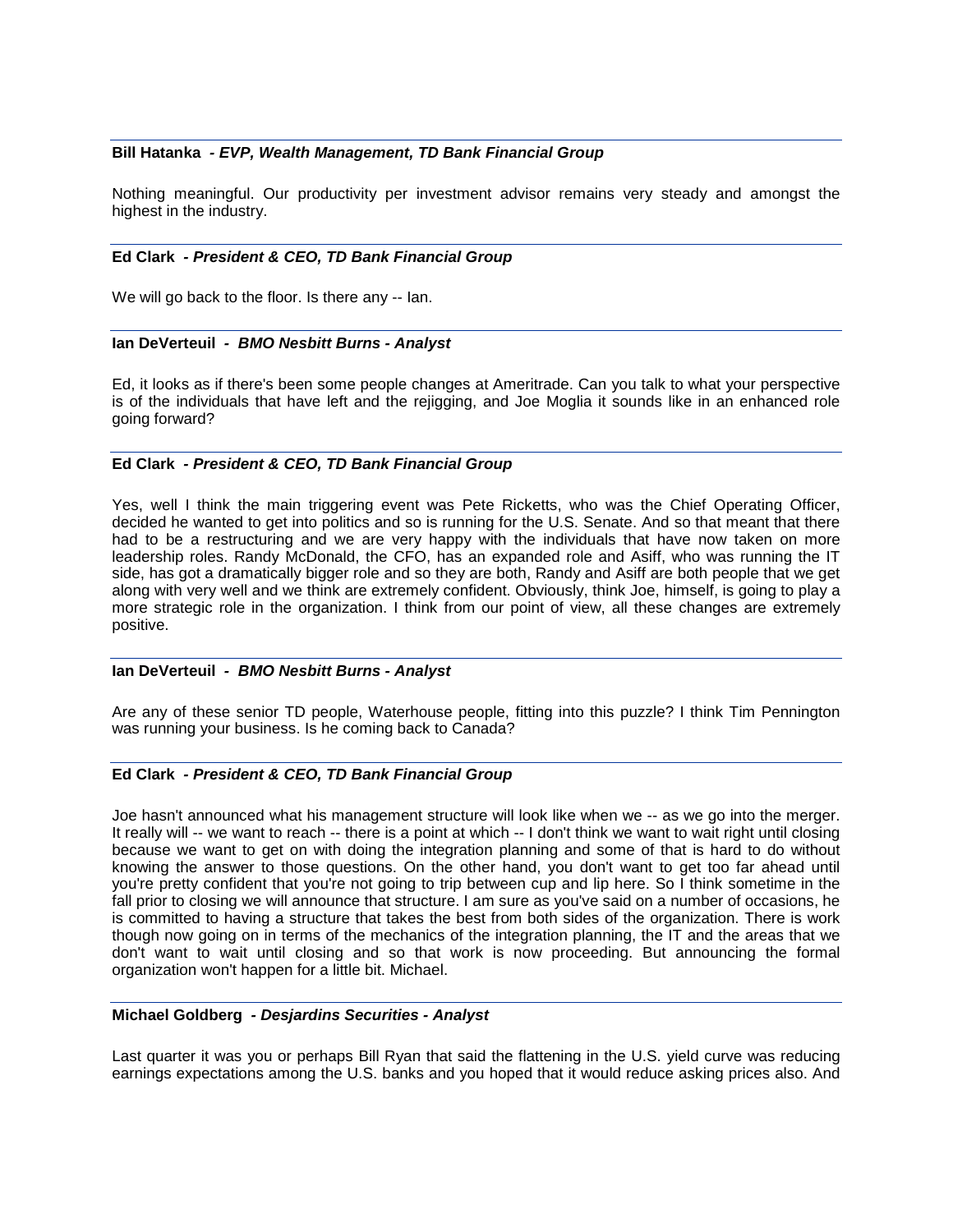then Banknorth announced the Hudson United acquisition. Now the U.S. yield curve won't stay flat forever. So I am just wondering, you know given that the Hudson United acquisition was a fairly big bite, does this still mean that there is a window of opportunity perhaps even for something else beyond Hudson United? Is there a window of opportunity I guess and can you just talk about the consolidation environment? Does this window of opportunity mean that there may be more transactions during this flat yield curve environment?

# **Ed Clark** *- President & CEO, TD Bank Financial Group*

Well I guess the first thing probably to be clear is that what Bill has said is we are out of the game for at least the next six months. We have got to get this deal closed so we're not going to be announcing another deal before we get this deal closed. So put that issue aside. I think my own reading would be that there's still price resistance on the sellers part so that you haven't actually seen -- you have seen flat price performance but you haven't seen declining price performance.

I would say in terms of price expectations we haven't yet seen a whole lot of decline. I think it takes several quarters of this to go on for people to say I may have missed my best day and I better start adjusting my expectations to the new reality. So we haven't -- I wouldn't have said that we have seen a significant easing of the price expectations. That is not a bad thing. I would obviously pose a dilemma for us if there was a wonderful acquisition opportunity that came along right now at a price that we thought was good but that doesn't look like that problem is going -- that good problem is going to happen to us. I think our focus on is to make sure that the Hudson United deal, which as we've said has its operational challenge to it, it's not as if it's a deal that is a slam dunk from an operational point of view. We want to make sure that the Banknorth management team is 100%, which is what Bill has said to them that they should be, 100% making sure this one is successful.

# **Unidentified Audience Member**

Just a follow-up on that in terms of the ROIC. Given BNK is going to be progressing along this path of more acquisitions and TD obviously joining for the ride. At what point and is it a three-year or five-year time period? Where is the tipping point where this goes from being strategic and therefore 5.5 is palatable in view of the future to I need it to be at a higher rate of return and it is unacceptable to be below that?

# **Ed Clark** *- President & CEO, TD Bank Financial Group*

Right. I think new deals, 5.5% is an unacceptable rate of return. I think what we have said is that we compare it to the Canada Trust acquisition, which was sub 5.5 when we did it. The big thing that Canada Trust had was synergies that we could take out and use them to crawl it up so that it became into a more acceptable 8% to 9% range in a three to four-year period. So when we went into the U.S. we said can we duplicate this? Is there some way to duplicate that same performance? You need to have two things happen to get us up to an acceptable rate of return. The one is that you have to have the entity grow its earnings every year and so you have to make sure that operationally it is well-run and continuing to grow its earnings.

But then secondly you have to do your subsequent injections of capital to get your dollar cost averaging down. That clearly, about 5.5% at good rates of return. So I think when we look at deals today with brackets around or about, we certainly would like to see any new deals we do buying or using our equity at about the same rate of return as if we put our money into buying back our own shares. And so that would be after synergies. That is sort of what we have set as our criteria here and if we can do that then we are going to average up the rate of return plus then when you add the growth acquired entity and Banknorth you should be able to work yourself up so that in a three to four-year period you are in the 8 to 9% range. It's a slow journey. We didn't sell this as a get rich quick scheme because it isn't get rich quick.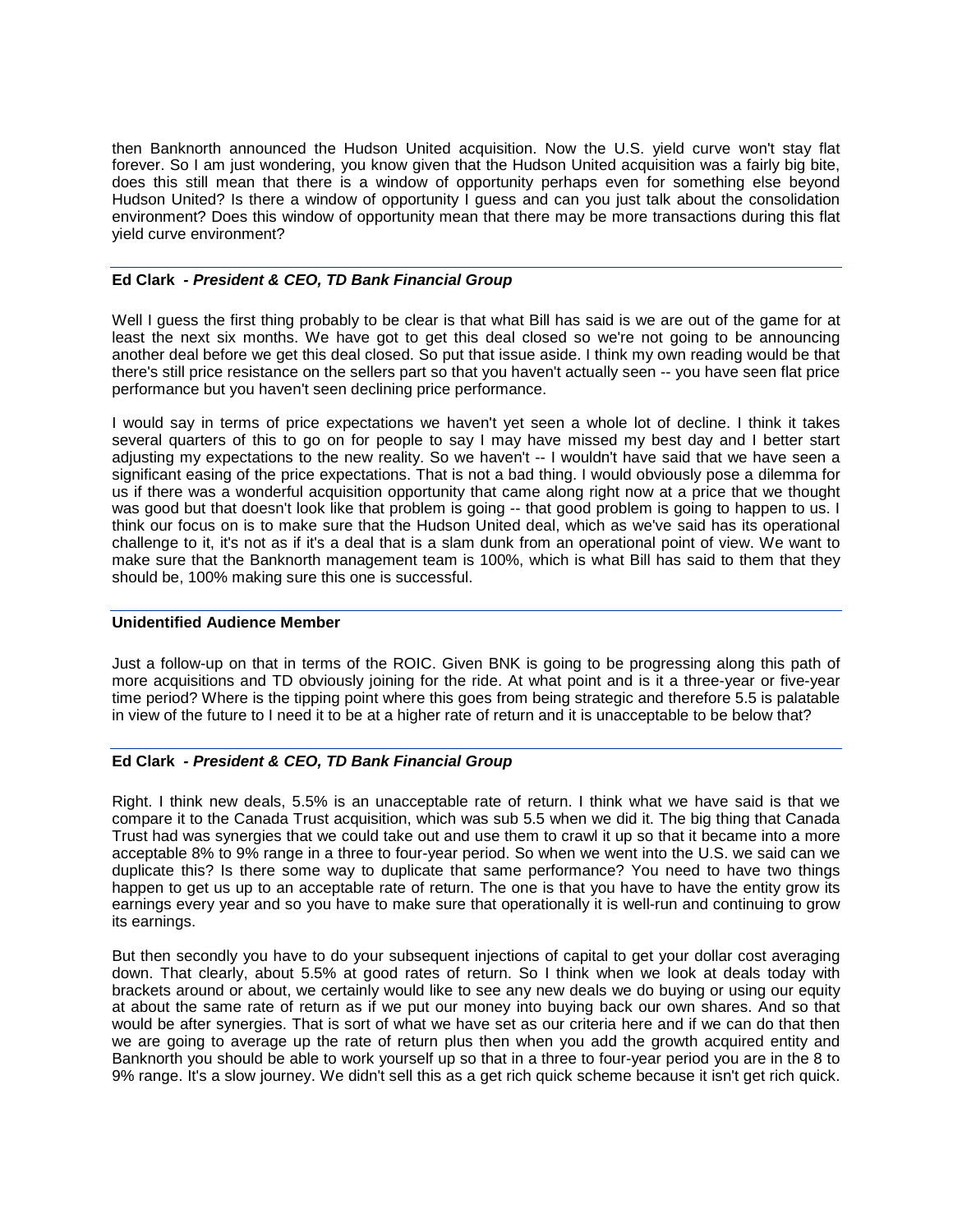But that is the basic model we are running on. And any deviation from that model is going to require us to get back in there and rework the model and say what are you going to have to do to make that target.

#### **Unidentified Audience Member**

So Bill will not be held to a higher standard than the share repurchase hurdle given the risk embedded in his acquisition strategy?

#### **Ed Clark** *- President & CEO, TD Bank Financial Group*

We would love that he brings us acquisitions that are  $-$  obviously if we can find acquisitions that would meet a higher turn over, we're not going to say to him now go pay higher. But I think realistically in the context of the American market and using conservative assumptions about -- you can always get whatever numbers you want to put into the machine, so using conservative numbers of what is realistic that we can count on, the answer is we have said to him is if you can find us acquisitions that come in at are in a sense cost of capital or the alternative use of that capital after synergies then that is a good way for us to average up towards where we're trying to go here plus your own growth plus its growth rate. I'll go back to the phones.

### **Operator**

Joe Boveril , SuttonBrook Capital Management.

#### **Joe Boveril** *- SuttonBrook Capital Management - Analyst*

I just wanted to confirm you guys are still looking at a December close for the Ameritrade transaction?

#### **Ed Clark** *- President & CEO, TD Bank Financial Group*

That is a target that we're in. If we could do it a little earlier we would. But I think that is a more realistic target. Any other calls on the phone?

#### **Operator**

Darko Mihelic, First Associates Investments.

#### **Darko Mihelic** *- First Associates Investments - Analyst*

Just a couple of really quick simple questions probably for Dan. In the supplemental on page 10 just wondering what caused the big jump in service charges quarter-over-quarter and in fact, it's higher than the normal run rate there.

#### **Dan Marinangeli** *- EVP & CFO, TD Bank Financial Group*

The biggest difference there, Darko, was the fact that we had a full quarters worth of Banknorth in the results whereas the previous column does not have a full quarter only a month. That is by far the biggest impact.